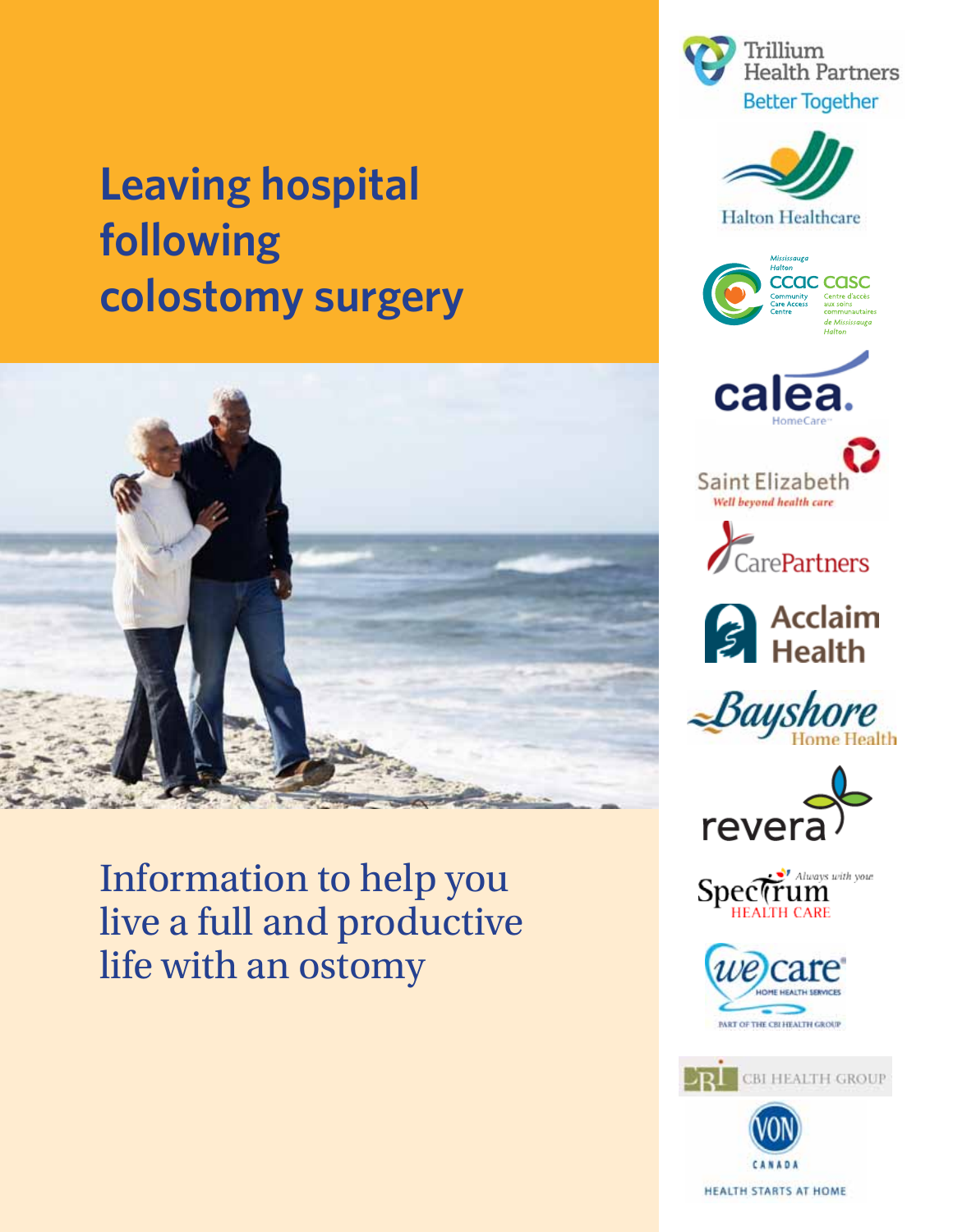## Table of contents

## **Living with your colostomy** 3

### **Taking care of your colostomy**

| Skin care and cleaning your stoma       |   |
|-----------------------------------------|---|
| Removing hair from around your stoma    | 4 |
| Skin irritation and sensitivities       | Λ |
| Preventing infection and avoiding leaks | 5 |

### **Step- by-step: Changing your pouch**

| One-piece pouching system  | 6  |
|----------------------------|----|
| Two-piece pouching system  | 9  |
| Disposing of used supplies | 12 |

### **Living with your ostomy**

| Personal hygiene:                 |    |
|-----------------------------------|----|
| Bathing or having a shower        | 13 |
| Other water activities            | 13 |
| Returning to work or school       | 13 |
| Clothing                          | 14 |
| Nutrition and diet                | 14 |
| Avoiding constipation or diarrhea | 14 |
| Managing odor                     | 14 |
| Managing gas                      | 15 |
| Travel                            | 15 |
| Sexual activities and intimacy    | 16 |
| Managing stress                   | 16 |

### **Help at home and in your community**

| Who to call for help                                |    |
|-----------------------------------------------------|----|
| Making a follow-up appointment<br>with your surgeon | 20 |
| Purchasing ostomy supplies                          | 20 |
| Financial assistance and resources                  | 20 |
| Community supports and information                  |    |

### **Resource lists and contacts**

| Ostomy supply manufactures         | 21 |
|------------------------------------|----|
| Local suppliers                    | 21 |
| Ostomy clothing and accessories    | 22 |
| Financial assistance and resources | 22 |
| Community support groups           | 23 |
| <b>Glossary</b>                    |    |

**Note pages** 25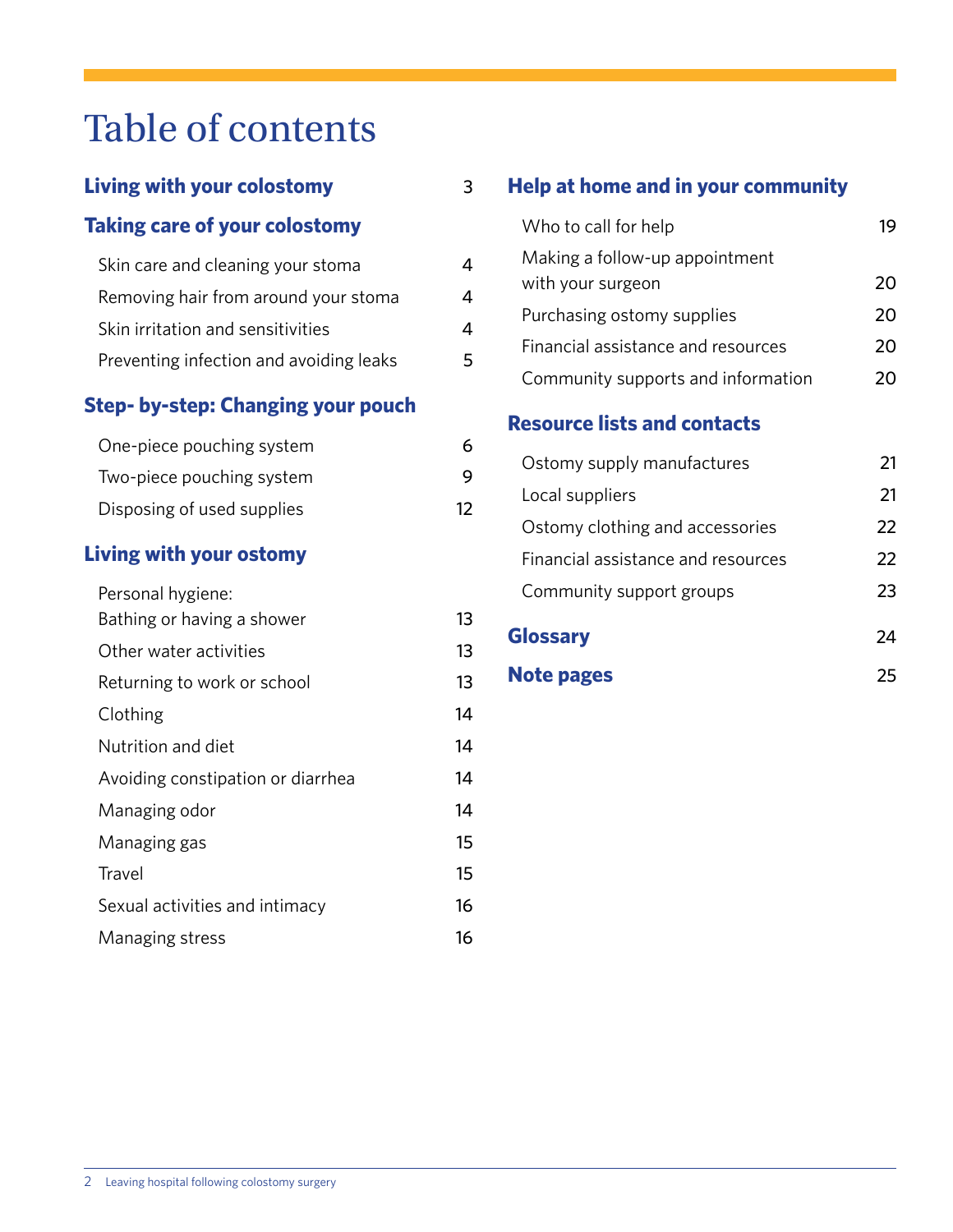# Living with your colostomy

Undergoing ostomy surgery will result is some changes to your life. With support and training on how to take care of your ostomy, you will find that life can be as full as it was before your surgery. This booklet provides information to help you learn to live with a colostomy.

Following your surgery, you will begin to recover and become involved in the care of your ostomy. Before you leave the hospital, your care team will begin the process of teaching you how to take care of your ostomy. The care and support that you received in hospital will continue once you are discharged home. Community nurses will be arranged to visit you at home to continue on

with the teaching process. Be sure to ask your hospital care team and your community nurse as many questions as you need so that you feel as comfortable as possible with your ostomy. Once you are home, you may also find it helpful to connect with an ostomy support group. Meeting other people who have adjusted their lifestyles after this surgery and have managed to return to their regular activities can be reassuring.

Over time you will become more confident and comfortable with caring for your ostomy. Most people living with an ostomy can return to a full and active life.

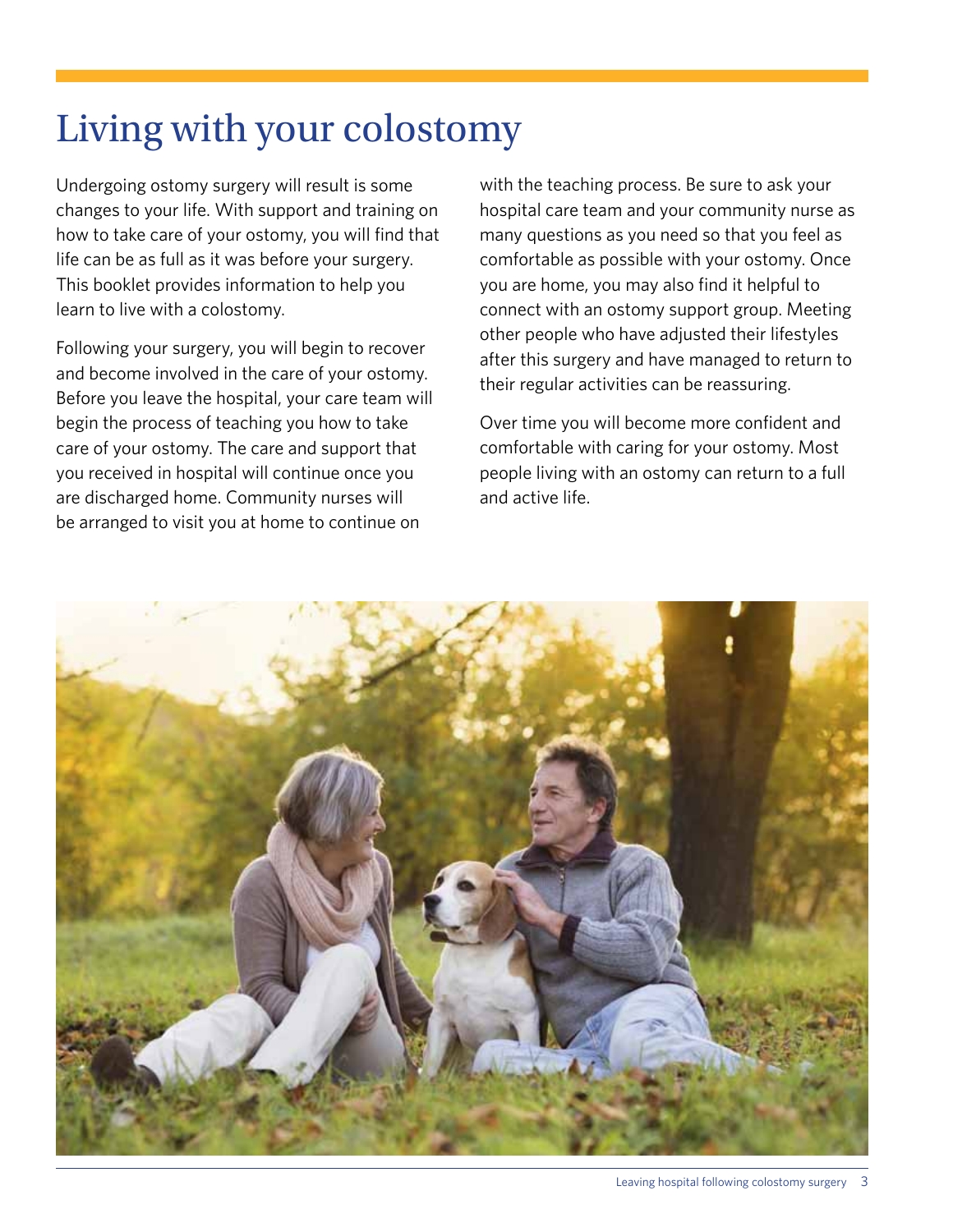# Taking care of your colostomy

#### **Skin care and cleaning your stoma**

Keeping your stoma and surrounding areas clean is important. To clean the skin around your stoma, all you need to use is warm water and a washcloth, or good quality paper towels. It is not necessary to use soap to clean the area around your stoma. If you prefer to use soap, use a very mild soap. Be sure to rinse the soap off the skin around your stoma very well because any soap film may keep your pouching system from sticking and may cause skin irritation. Always dry your skin well before putting on your new pouching system.

Sometimes you may see a small amount of blood on your cloth. The stoma tissue contains small blood vessels and may bleed a small amount when cleaned. If you notice any bleeding that does not stop, you should contact your health care provider.

#### **Things to avoid**

**Avoid** using soaps and cleansers with oils, perfumes, or deodorants since these can sometimes cause skin problems or keep your skin barrier from sticking.

The stoma has no nerve endings, so you are not able to feel if you are rubbing too hard. Use a gentle touch when cleaning around your stoma – **do not** scrub.

**Do not** use alcohol or any other harsh chemicals to clean your skin or stoma. They may irritate your skin. **Do not** use moistened wipes, baby wipes or towelettes that contain lanolin or other oils. These can interfere with the skin barrier sticking and may irritate your skin.

Unless recommended, **do not** apply powders or creams to the skin around your stoma because they can keep your skin barrier from sticking.

#### **Removing hair from around your stoma**

Shaving or clipping excess hair around the stoma in the direction of hair growth can help keep your stoma clean and may limit skin irritation. You may shave with an electric razor or dry shave with an 'ostomy skin barrier powder' and safety razor. Always wash the skin well with water after shaving. To protect the stoma when shaving, place an empty toilet paper roll over the stoma.

#### **Skin irritation and sensitivities**

The best way to limit skin irritation is by having a well-fitted and comfortable pouching system. Your Enterostomal Therapy (ET) nurse in the hospital or health care professional will help you choose the system that fits and works best for you. It is also important for you to identify any issues with your pouch and be aware when something is wrong or if your pouch does not fit properly.

The opening of your skin barrier should be no more than 1/8 of an inch away from the edge of your stoma. Measure your stoma once a week for the first six to eight weeks after your surgery. Your stoma shrinks while it is healing and you need to keep measuring so you can make sure that the opening in the skin barrier is the right size for your stoma. Re-measure your stoma if any irritation develops between the stoma and flange.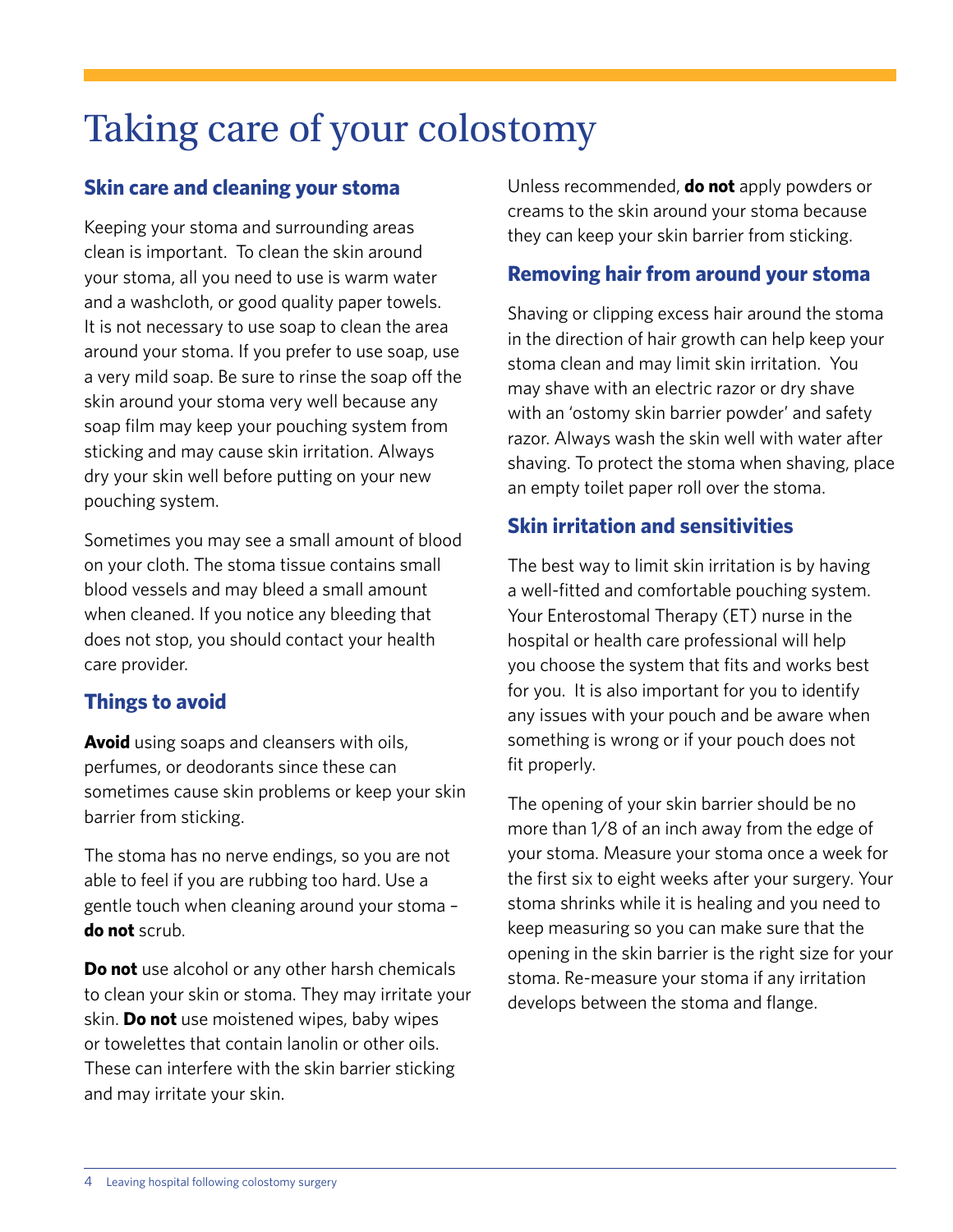Check your skin and the back of your skin barrier each time you change your pouching system. You can use a mirror to check your skin under the stoma. Look for any places where stool may have leaked under the skin barrier and onto your skin. When you apply your next pouching system, these areas may need some extra reinforcement with skin barrier strips, rings or paste. Your Enterostomal Therapy (ET) nurse or health care professional will advise you when this is recommended. It is helpful to hold your skin smooth as you put your pouching system on to avoid wrinkles that may lead to leakage.

(See the step-by-step instructions for changing your pouch in this booklet on page 6).

#### **Sensitive skin**

If your skin is sensitive, it is helpful to tell your Enterostomal Therapy (ET) nurse or health care professional. A skin patch test may be necessary to see if you have any reaction to the different skin barriers and tapes. Usually the ingredients in the skin barriers do not cause skin irritation.

You will know if you are having a "reaction" to the skin barrier or tape most of the time, because you will see skin changes that match the shape of the product. Inform your Enterostomal Therapy (ET) nurse or health care professional so they can determine the cause of the irritation and recommend another product if needed.

Itching or burning under the skin barrier may indicate that you have leakage, a skin rash, or a skin infection. If you feel itching or burning, remove your pouching system as soon as possible to check your skin for irritation.

### **Preventing infection and avoiding leaks**

A stoma rarely becomes infected. The most important thing is to protect the skin around your stoma. The best way to prevent an infection is to make sure the pouching system fits properly.

Always change your pouching system at the first signs of leakage. **Do not** try to patch the pouching system with tape or paste. Leaving a leaking pouch on can cause skin irritation.

To prevent leaking, always empty your pouch before it is half-full. Release the gas before the pouch gets too full. If you have a lot of gas, you may want to consider using a pouch with a vent or filter.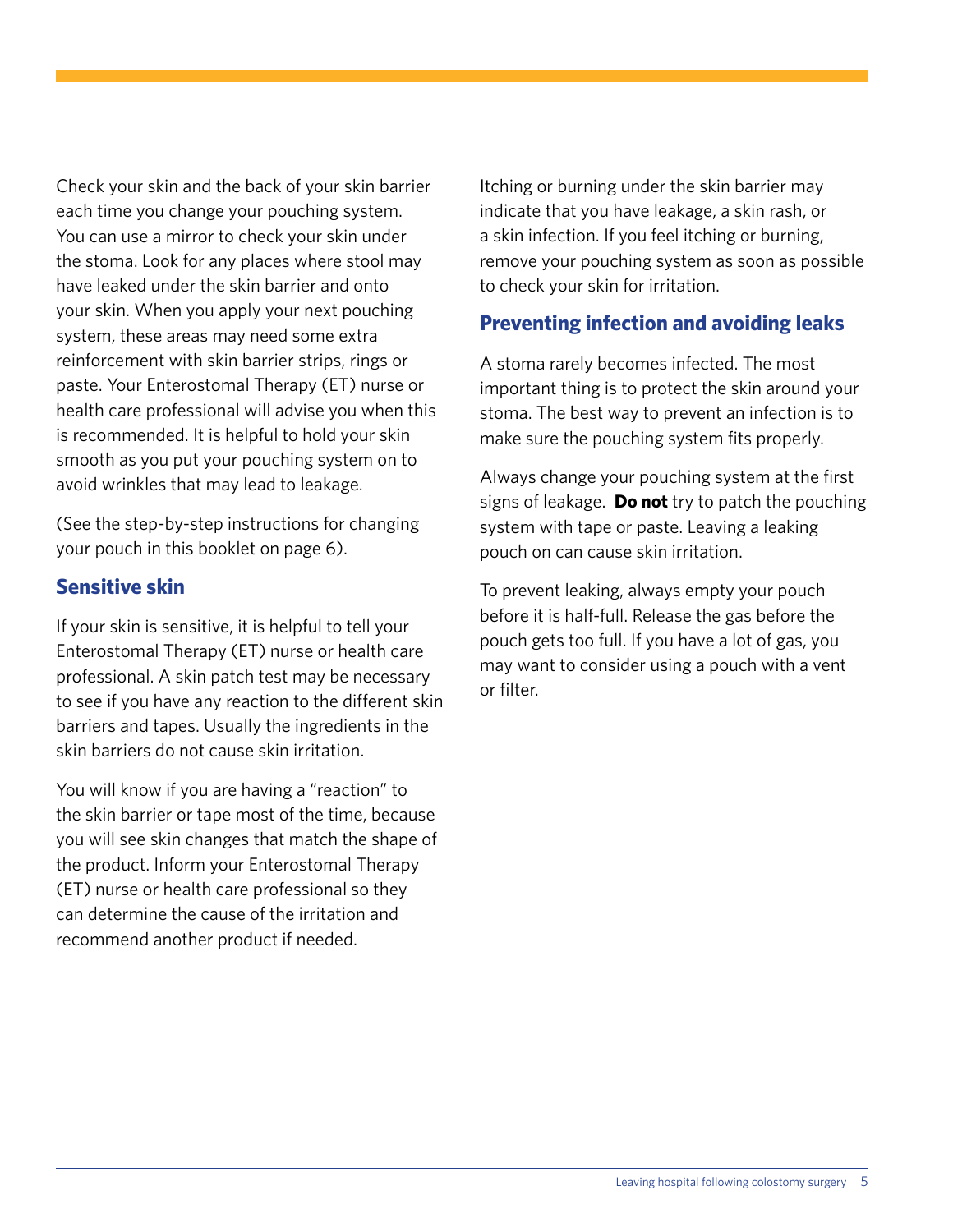## Step-by-step: Changing your one-piece pouching system



### **1. Organize your supplies**

What you need:

- • Pouch
- Measuring guide
- • Scissors
- • Marker
- Barrier ring (as required)
- Disposal bag to discard your used product
- Wet and dry cleaning cloths



#### **2. Caring for your stoma & skin**

- Gently cleanse your stoma and surrounding skin with a wet, warm cloth. A mild soap may be used as long as all skin is rinsed well. Pat skin dry.
- Your stoma will be swollen after surgery. It may take six to eight weeks for your stoma to reduce to its permanent size.
- • Your stoma should be light pink or red in colour.
- • Your stoma will be moist and may bleed slightly when washed.
- The skin around your stoma should not have any signs of redness or a rash.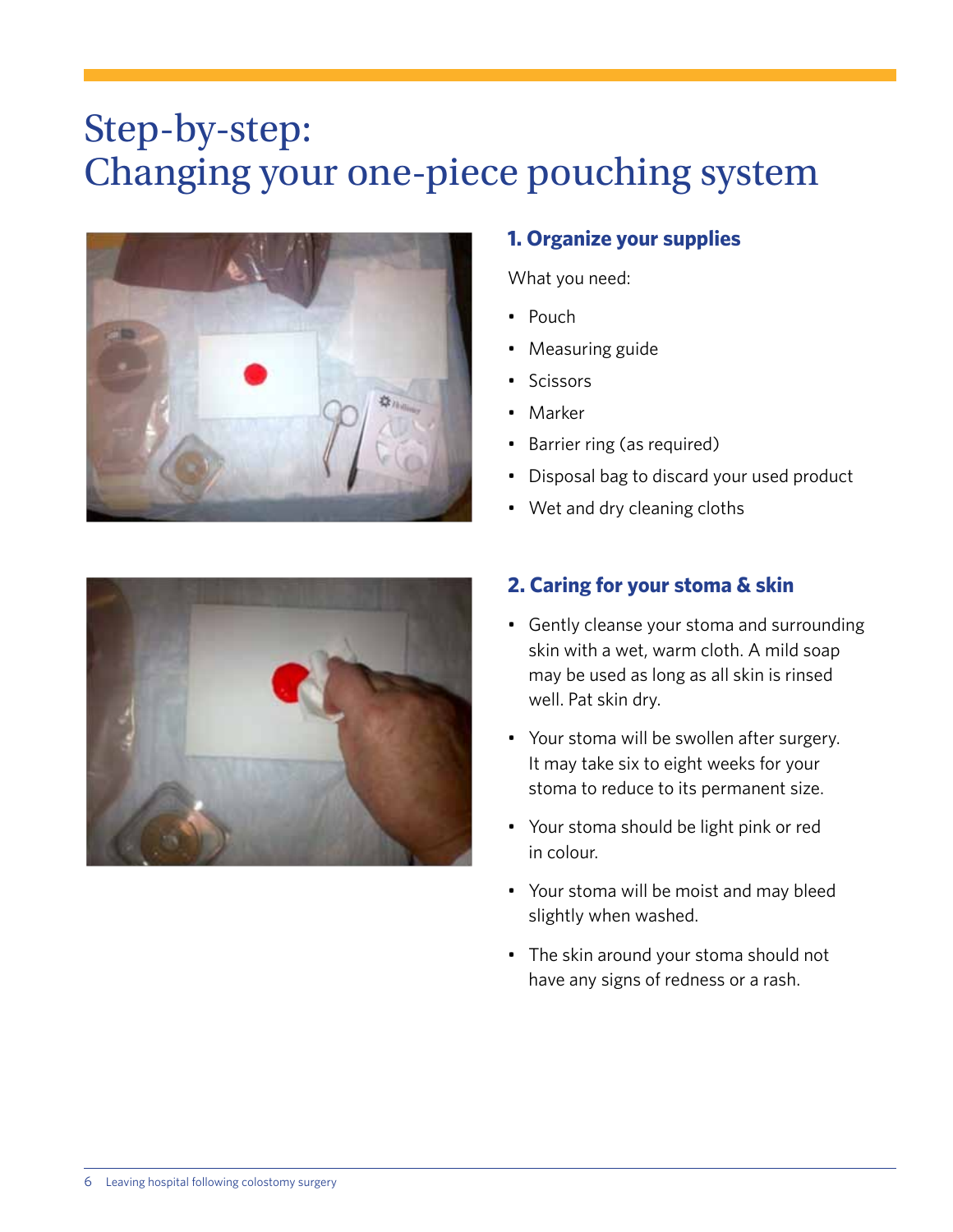#### **3. Measuring your stoma**

- Measure your stoma using the measuring guide - it is important that there is a small amount of space between the cut opening and stoma. This allows room for your stoma to expand and pass stool through the opening.
- • After a six-week period, measurement is generally not required and flanges may be precut in advance.
- • It is recommended that you re-measure your stoma every two to three months to be certain that there have not been any changes.



#### **4. Creating and applying a barrier ring**

- Trace the pattern of your stoma onto the paper backing of the pouch.
- Cut the pouch to match the pattern. Put your fingers inside the pouch to avoid cutting through the pouch.
- Remove the paper backing from the skin barrier portion of the pouch and set aside.
- Gently stretch and apply the barrier ring around the cut opening of the sticky side of the skin barrier portion of the pouch (if using).



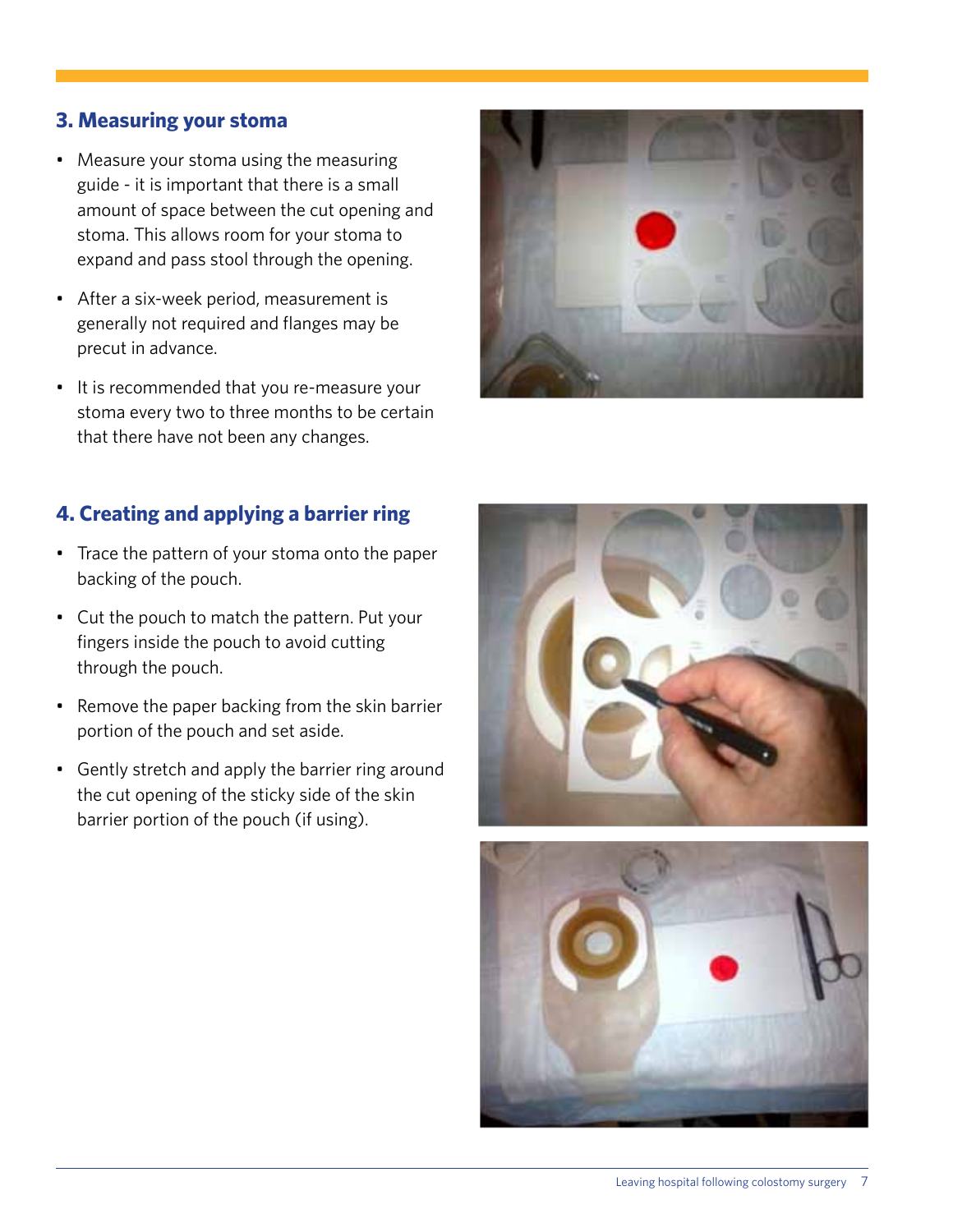#### **5. Securing the pouch in place**

• Place the skin barrier opening around your stoma. Make sure the pouch is hanging in the correct position, normally downward. Gently press the barrier onto your skin. Remove the remaining tape backing.



#### **6. Closing the opening**

• Roll up the pouch three times in the same direction (towards your) and press the seal from the middle out, until secure.

#### **General guidelines**

- Empty the pouch when 1/3 to 1/2 full of stool/gas.
- The pouching system should be changed two to three times a week during the first six to eight weeks. Long -term, the system is generally changed twice weekly. This will vary with each individual.

#### **Make sure you:**

- Change your pouching system if there are signs of leakage or if you feel a burning or itchy sensation.
- Notify your Enterostomal Therapy (ET) nurse or health care professional if you have questions or concerns.



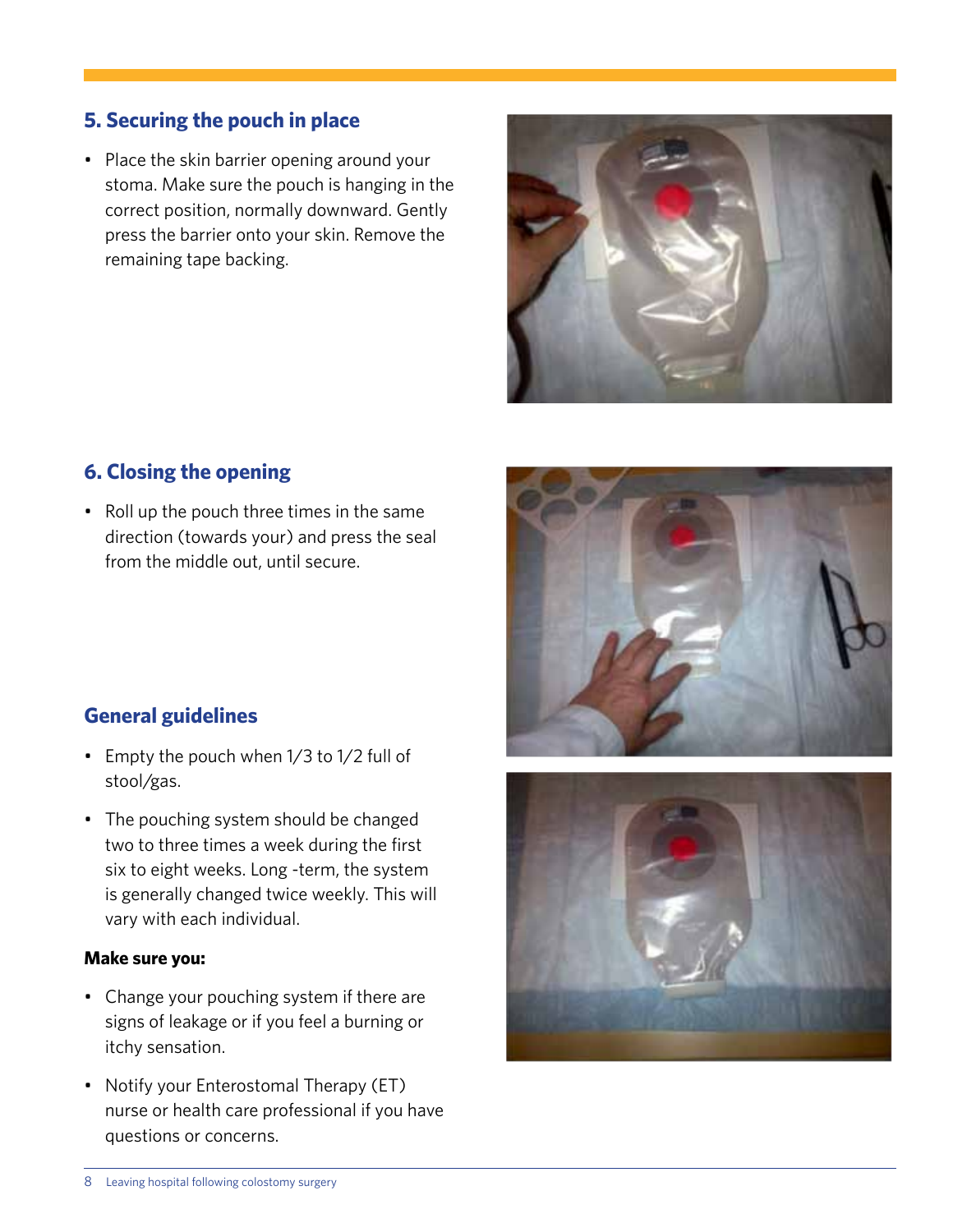## Step-by-step: Changing your two-piece pouching system



### **1. Organize your supplies**

What you need:

- • Flange
- Pouch
- Measuring guide
- • Scissors
- • Marker
- Barrier ring (as required)
- Wet and dry cleaning cloths
- Disposal bag for your used product



### **2. Caring for your stoma & skin**

- Gently cleanse your stoma and surrounding skin with a wet, warm cloth. A mild soap may be used as long as all skin is rinsed well. Pat skin dry.
- Check your stoma and surrounding skin condition.
- • Your stoma will be swollen after surgery. It may take six to eight weeks for your stoma to reduce to its permanent size.
- • Your stoma should be light pink or red in color.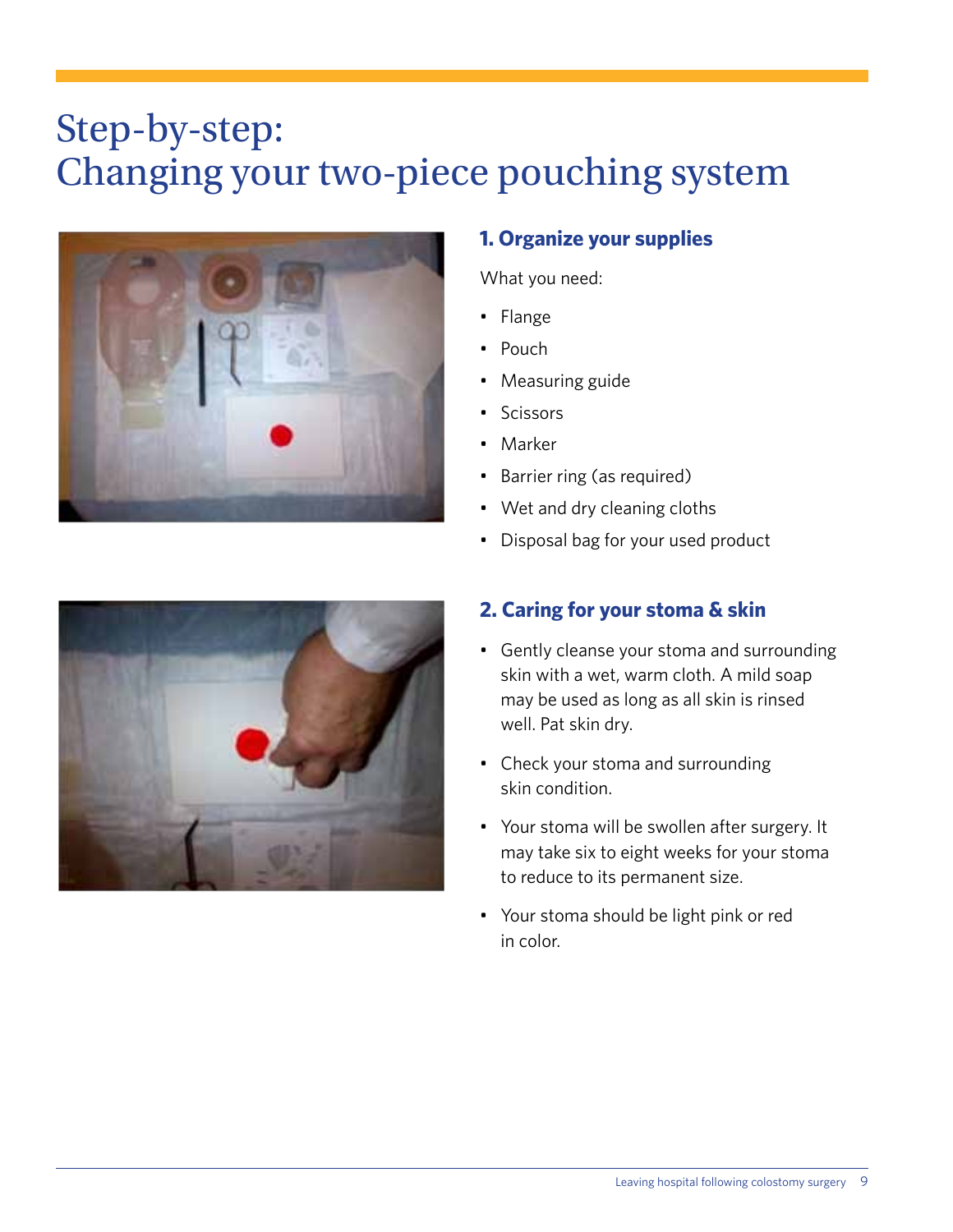#### **3. Measuring your stoma**

- For the first six to eight weeks after surgery, your stoma should be measured and the opening in the flange adjusted accordingly. It is important that there is a small amount of space between the cut opening and stoma. This allows room for your stoma to expand and pass stool through the opening.
- • After a six-week period, measurement is generally not required and flanges may be precut in advance.
- It is recommended that you re-measure every two to three months to be certain that there have not been any changes.

#### **4. Creating and applying a barrier ring**

- • Trace the pattern of the stoma shape onto the back of the flange.
- • Cut the flange to match the pattern.
- Remove the clear plastic backing on the flange and set the flange aside.
- Gently stretch and apply the the barrier ring around the cut opening of the sticky side of the flange – if using.



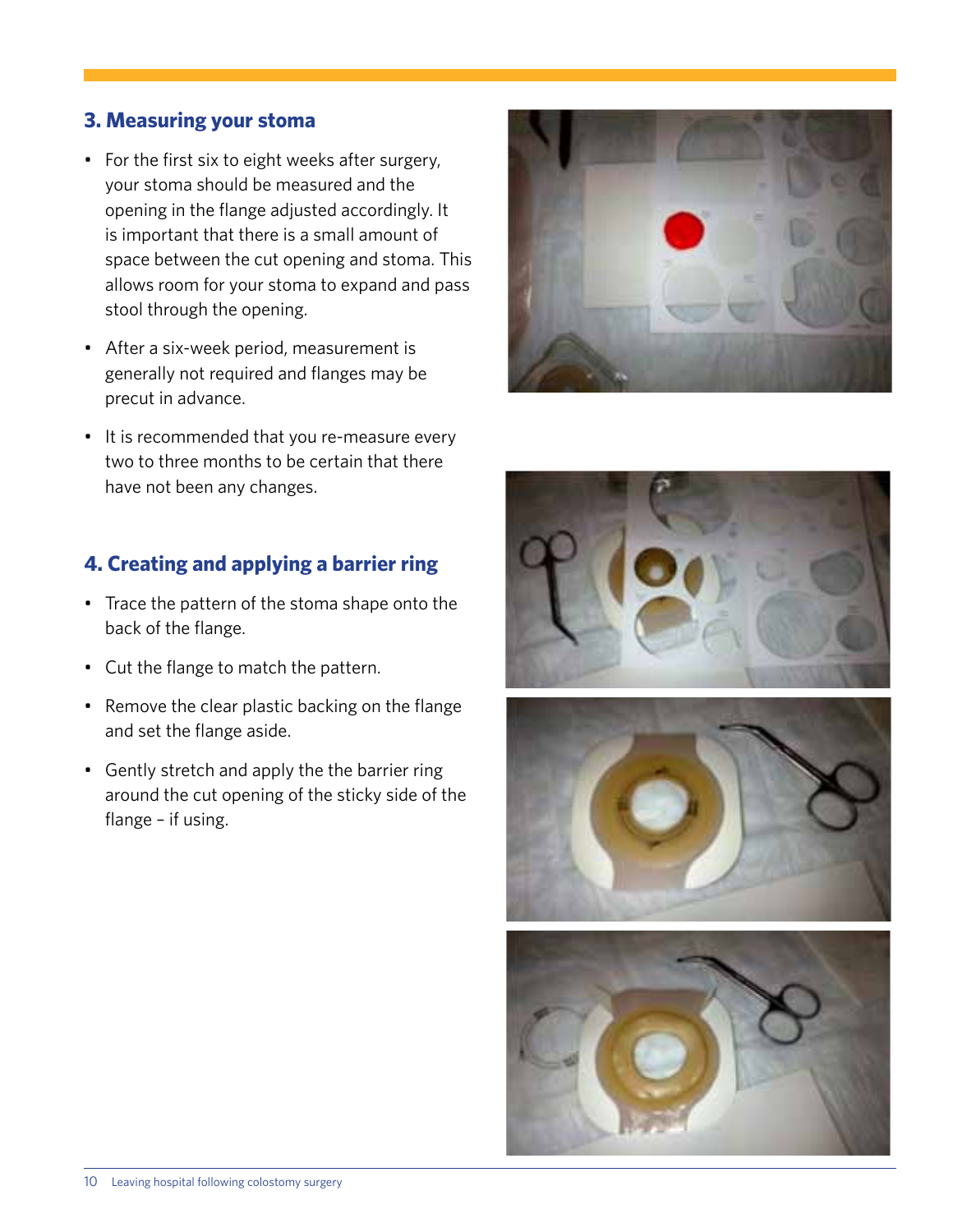#### **5. Remove remaining tape backing**

- Place the skin barrier opening around your stoma and press it gently onto your skin. Remove the remaining tape backing.
- • A mirror may be helpful to centre the flange.



#### **6. Secure pouch in place**

- Place the pouch onto the base ring of the flange.
- Place your fingers under the flange for support while attaching the pouch to the flange. Move your fingers clock-wise.
- Gently tug downward on the pouch to make sure it is attached securely.



#### **7. Close the opening**

- • Roll up the pouch three times in the same direction (always towards you).
- • Place the flap down and press the seal from the middle out, until secure.

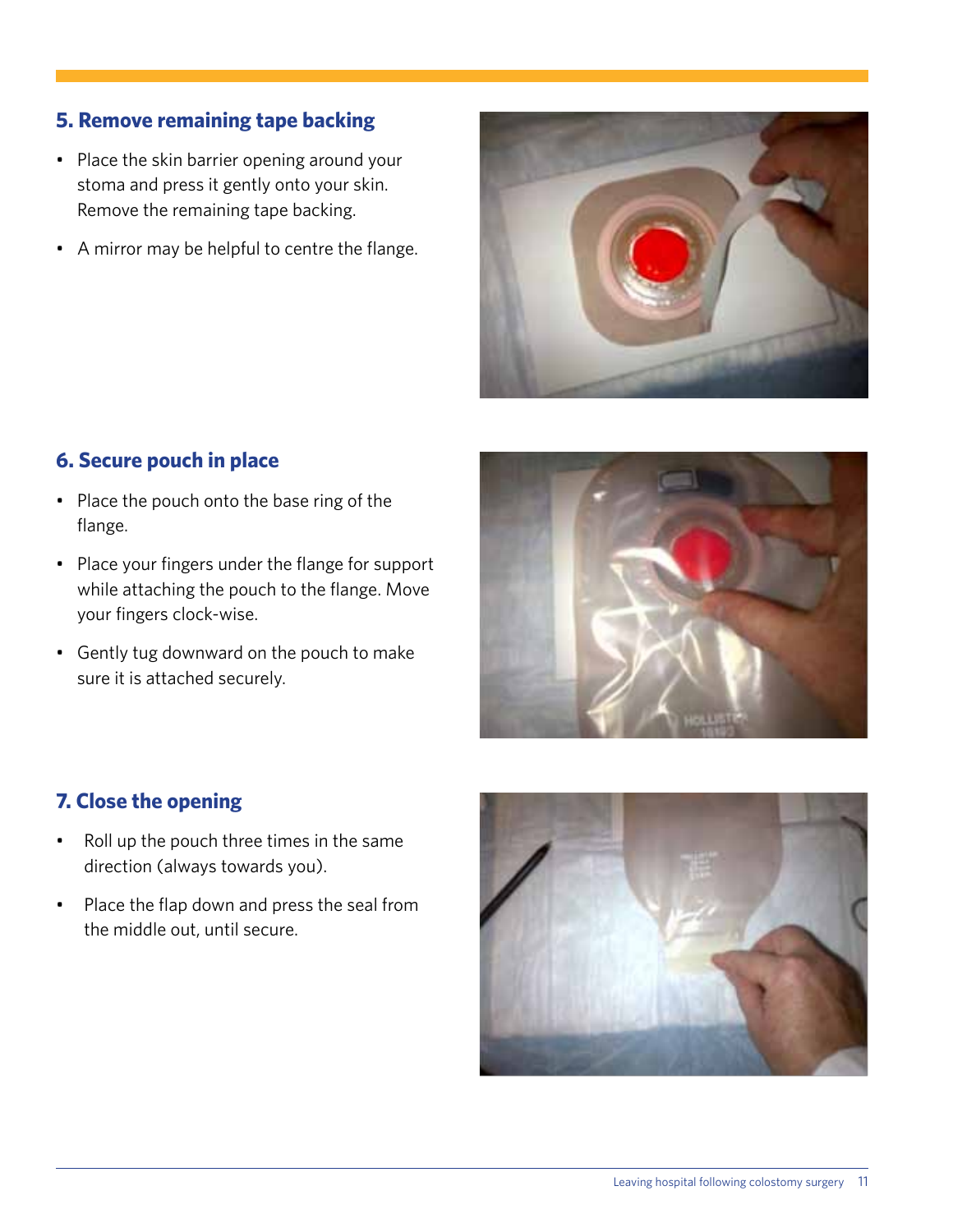#### **General guidelines**

- Empty the pouch when it is 1/3 to 1/2 full of stool or gas.
- The pouching system needs to be changed two to three times a week during the first six to eight weeks. Long-term, the system should be changed twice weekly. This may vary with each individual.

#### **Make sure you:**

- Change the complete system if there are visible signs of leakage.
- Notify your Enterostomal Therapy (ET) nurse or health care professional with any concerns or questions.

#### **Disposing of used supplies**

Put your soiled pouching system into a regular plastic bag or a disposal bag provided by your ostomy supplies company. These bags can be thrown away with your regular garbage.

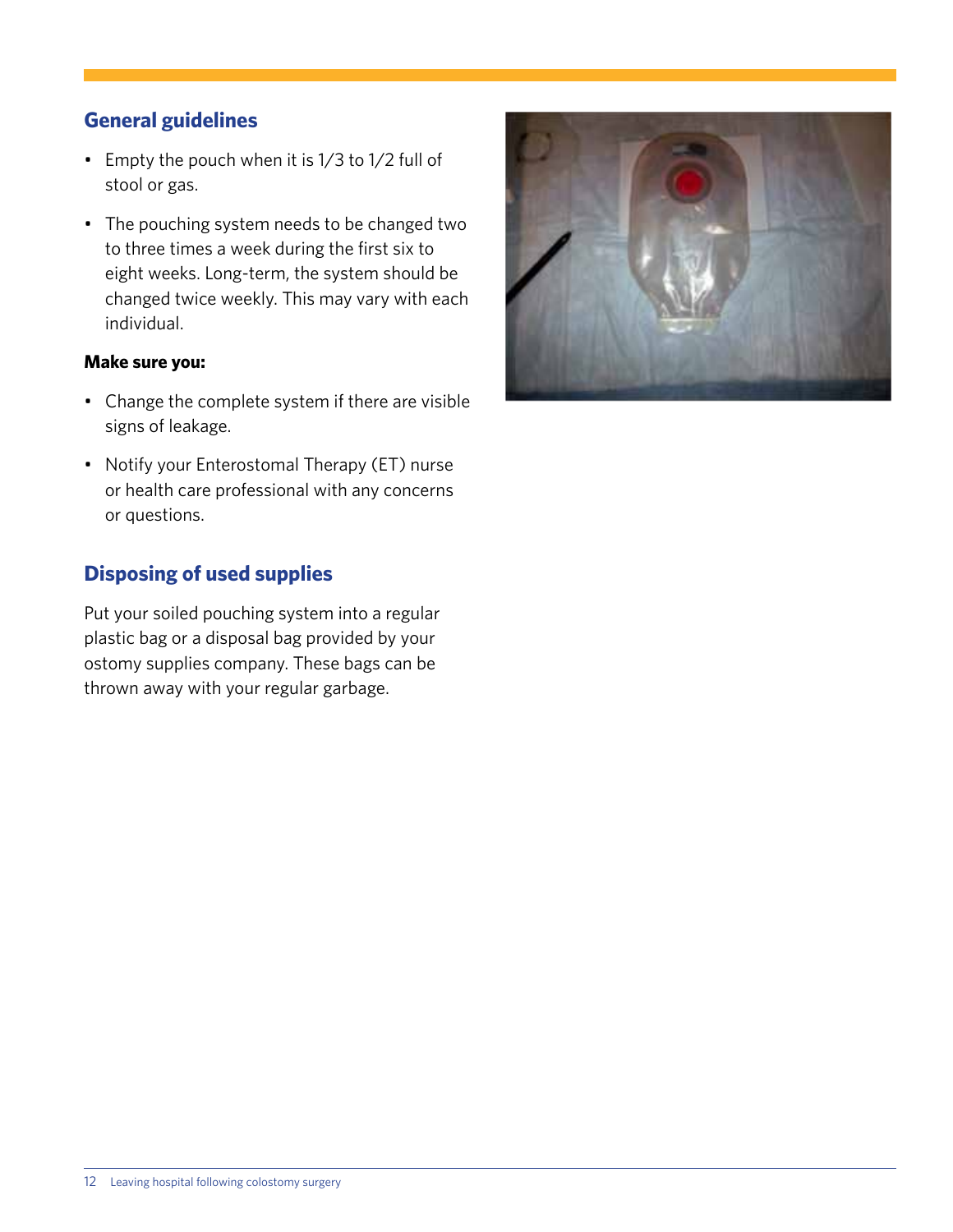# Living with your ostomy

An ostomy should not affect your ability to resume your lifestyle. Many people find they can continue all of the activities that they enjoyed before their illness and/or surgery.

It will take time before you will be physically and emotionally ready to resume normal activity. Allow yourself the recovery time. Be good to yourself and take the extra time to regain your strength and energy.

#### **Personal hygiene: Bathing or having a shower**

You can shower or bathe with or without your pouching system in place. Pouching systems are waterproof. You may find it convenient to plan your pouching system change around your shower or bath.

Water, soap or shampoo cannot harm or enter your stoma. If the water pressure is very strong, be careful not to let it hit your stoma directly. It is a good habit to empty the pouch before you shower, bathe or participating in other water activities, such as swimming.

#### **Other water activities**

It is important to check your pouching system before and after you have exposed it to water including activities such as swimming. If you are in water for a long period, the pouching system may start to loosen from your skin.

Pouching systems are waterproof. However, you may feel more secure if you wear skin-friendly tape around the edges of your skin barrier when you are in the water.

While swimming, you may want to consider wearing tight "biking style" shorts to keep the pouch close to your body and help keep it from "floating." Other options may include a swimming belt or layering a tighter athletic style bathing suit under a trunk style bathing suit.

Gas filters do not work after they get wet. It is best to protect the filter with waterproof tape before water activities. Many ostomy supply companies provide filter seals with the pouches.

After bathing or swimming, you may use a towel or a hairdryer (on the coolest setting) to dry the tape and cloth backing of the pouching system. This can also help prevent skin irritation from wetness.

You may find it helpful to wait approximately an hour after changing your pouching system before swimming.

### **Returning to work or school**

Many people have concerns about returning to work or school activities. *"Will I smell? Will there be noises? Will they see it? What if someone asks?"*  These are common concerns.

Ostomy pouches are designed to hold stool and to manage odor. There should be no odor, but you can consider using deodorant drops or air fresheners to add confidence and comfort. Noises associated with your pouch are often muffled by clothing. By placing an arm across your stoma site, you can further muffle noises. Your pouch should not be visible once you are fully dressed.

Remember, as a person you have not changed. You have a surface change that has given you back your health. The decision to share with others is personal. You only need to tell people you have an ostomy if you want to.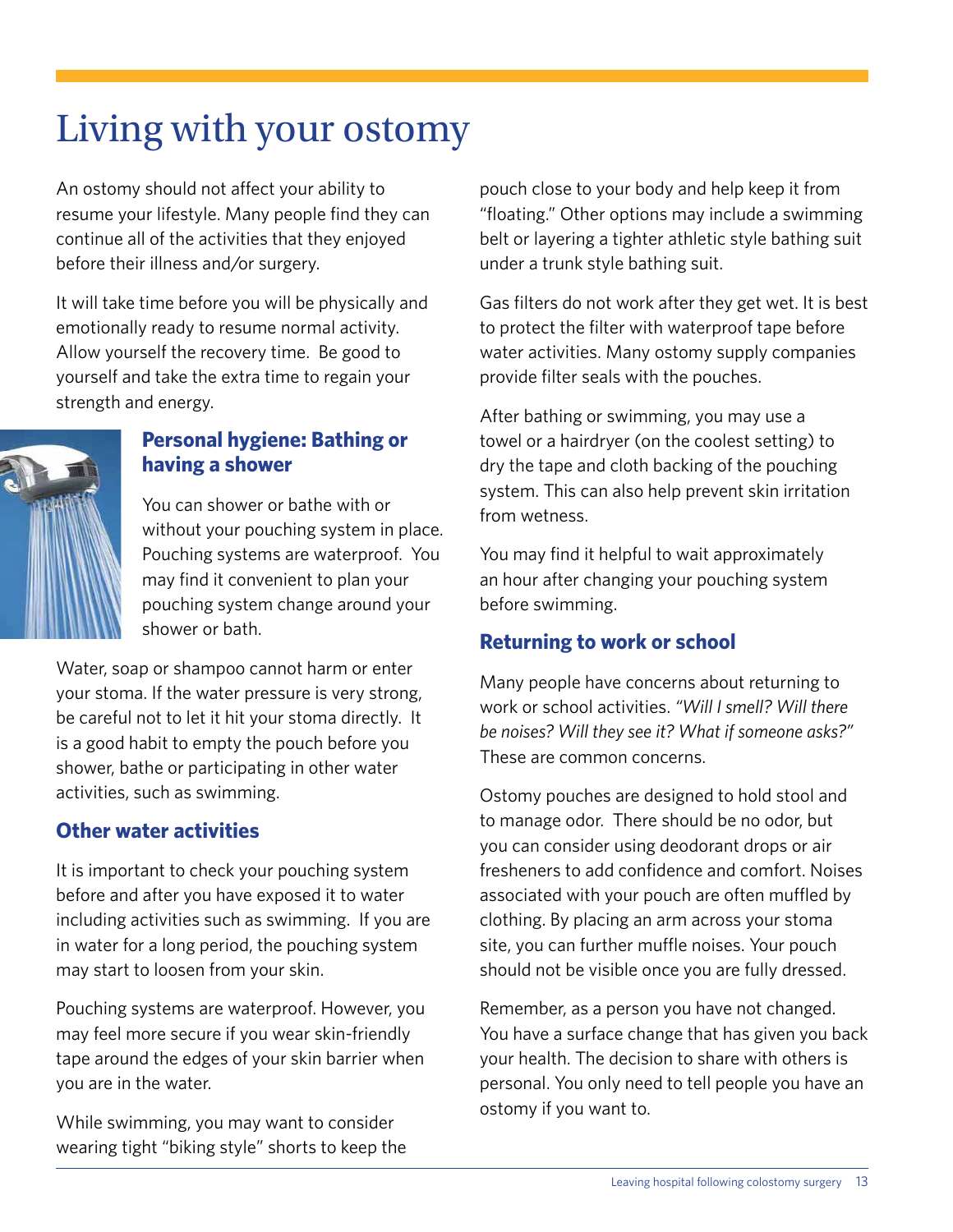#### **Clothing**

You can continue to wear the same clothing that you wore before your ostomy surgery. Some people may prefer wearing suspenders instead of a belt, pants with pleats and patterned clothing. A full, snug undergarment is recommended to give support to the pouching system and create a smooth line under your clothing. Snug-fitting clothing can be worn without fear of harming the stoma or interfering with stoma functioning.

#### **Nutrition and diet**

Dietary change will depend on the type of surgery you have had. Generally, there are no food restrictions following colostomy surgery. In the long-term it is important to include fiver in your diet so that your colostomy continues to function well. Here are some examples of high fibre foods:

- Fruit: pears, figs, blueberries, apples
- • Grains, cereals and pastas: whole wheat pastas, bran flakes, oatmeal, rye or whole wheat/grain bread
- • Legumes, nuts and seeds: lentils, black beans, lima beans, almonds, peanuts
- • Vegetables: peas, artichokes, brussel sprouts, turnips, potatoes, broccoli.



#### **Avoiding constipation or diarrhea**

You may experience constipation or diarrhea with your colostomy. You would treat them the same way you would whether you have a colostomy or not.

Diarrhea - if you experience diarrhea, it is important to increase your fluids, eat bland food and get extra rest.

Constipation - if you experience constipation, it is important to increase your fluids, add extra fibre into your diet and take a stool softener (such as Colace™ or a natural bulking agent such as Metamucil™.)

If diarrhea or constipation persists, seek medical advice.

### **Managing odour**

Your pouch is designed to control odour. When it is secure and in place, there should be no odour. Stool odour is a result of a person's body chemistry. If you have concerns, here are some things that you can do to help reduce any odor when changing your pouch:

- Use deodorizing tablets or liquids for deodorizing the inside of the pouch
- Use neutralizing sprays or wicks to freshen the bathroom

#### **Foods that tend to** *produce* **odour:**

- • Fish
- Chicken
- **Eggs**
- **Beans**
- **Onions**
- Vegetables of the cabbage family

#### **Foods and liquids that may** *reduce* **odor:**

- Cranberry juice
- • Yogurt
- • Buttermilk
- Fresh parsley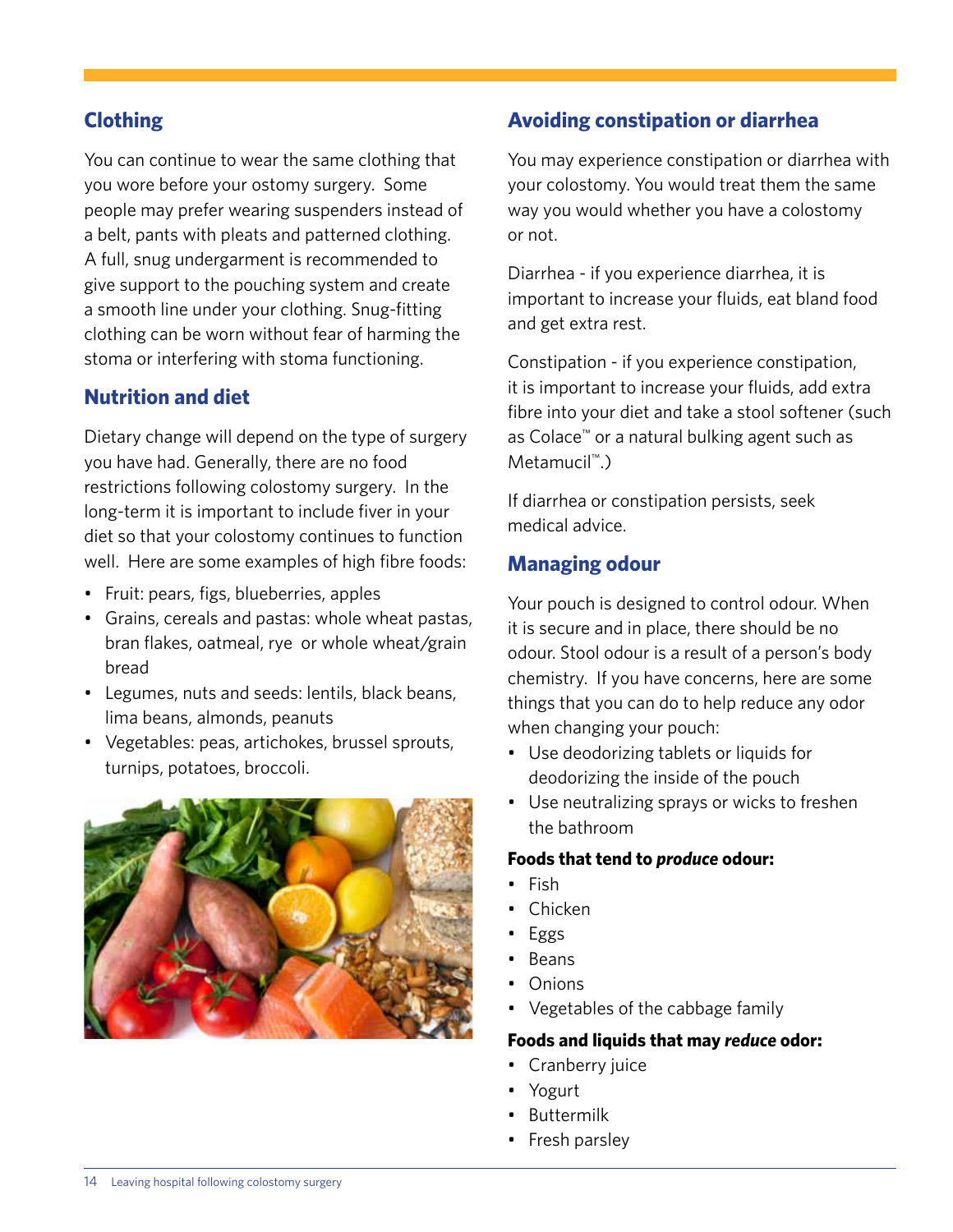### **Managing gas**

Following your surgery, you may notice increased gas and noise because your bowel is now empty and has been handled during your surgery. It is important to get back to eating regular balanced meals to reduce gas. Skipping meals is more likely to increase gas production. Here are some tips to avoid gas build-up:

- • Eat slowly and chew food well.
- Avoid gum chewing, smoking, mouth breathing, carbonated drink and sucking on ice chips or candies. All of these things encourage swallowing large amounts of air, which produces more gas.
- To help thicken stool: applesauce, oatmeal, bananas, cheese, creamy peanut butter, boiled rice, tapioca, and boiled milk.
- • Drink at least six to eight glasses of non-caffeinated liquids each day.
- • Caffeine may cause a looser output. Beverages with caffeine include coffee, tea, chocolate and cola drinks.



- • Yogurt helps to control gas formation and buttermilk helps soothe an irritated bowel.
- Be aware of foods that can produce more gas. Experiment by excluding these foods from your diet. Troublesome foods may include:
	- Vegetables of the cabbage family
	- • Asparagus
	- Sweet potatoes
	- • Onions
	- Milk and milk products
	- • Melons
	- Dried beans and peas
	- Spicy foods
	- • Beer

Ï

• Cheeses (roquefort, brie and other strong cheeses)



#### **Travel**

People with an ostomy travel just like anyone else. Here are some travel tips:

- Carry identification with your medical contact information, ostomy product codes and Enterostomal Therapy (ET) nurse's name and phone number. Your ostomy chapter, ostomy retailer or company will often carry ostomy identification cards. Medical I.D. bracelets can be ordered through most pharmacies across Ontario or through www.diabeticdrugstore. com
- Identify local ostomy retails in the area where you are traveling in case you need supplies. You can check with your current supplier to see if they have local retail locations in other areas.
- Bring double the amount of ostomy supplies that you would normally require. Always carry supplies in your hand luggage.
- Pre-cut your flanges or pouches in advance to avoid the need to bring scissors.
- A letter from your Enterostomal Therapy nurse or doctor outlining the medical reasons for the ostomy supplies may be helpful to avoid unnecessary questioning if you are travelling through customs and immigration.
- Get a copy of the current directory of Englishspeaking physicians or ones who speak in your preferred language in various cities abroad who charge a standard fee. The International Association for Medical Assistance to Travelers publishes these types of directories. Visit www.iamat.org.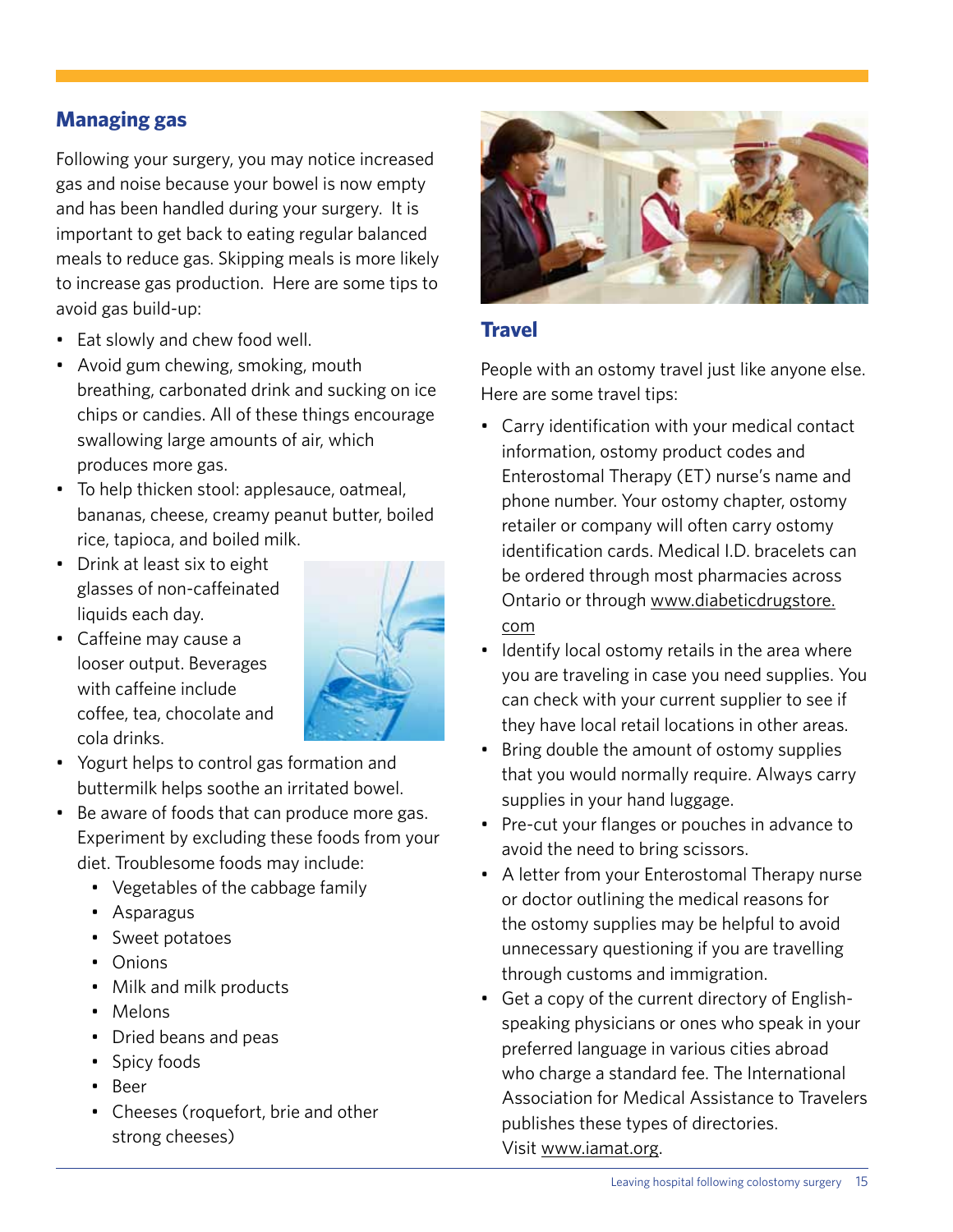- Make sure you have travel insurance.
- Do not keep supplies in a car in the summer or winter. Heat and cold can interfere with the ostomy adhesives.
- Take advantage of available bathroom facilities to empty your pouch more frequently than you normally would.
- Carry toilet tissues or pre-moistened fragrance free wipes in case the restroom does not have any.
- Carry an "emergency kit" containing: a sealable bag, pre-cut flange, pouch, paste (optional), individually packaged pre-moistened fragrance free wipes or paper towel and a mirror. Check your kit regularly to ensure that the items are useable.
- In an emergency, you can empty your pouch into a sealable bag or one with a twist tie until it can be disposed of later.
- Learn to say "toilet" in more than one language.
- Eat lightly and sensible, especially on airplanes.
- • Gases expand as a plane ascends into the air and you may experience more gas during your flight. (please see the "Diet" section on page 15 for tips to avoid gas)

### **Sexual activities and intimacy**

It is common for people with an ostomy to have concerns about resuming sexual activities. You may wonder whether your sex life or relationship with your partner will change. Fears of rejection, odour, leakage, and performance are natural. It is recommended that you share any concerns with your partner. Understanding each other's feelings is a very important part of coping with an ostomy. Your ostomy should not limit or curtail sexual activity. Many people report that the experience of their surgery and the knowledge that the illness is treated has brought their families and loved ones closer than they were before.



Before sexual activities, empty your pouch to minimize any leakage. To help minimize concerns about your ostomy, you may find these items helpful - a closed end pouch, mini pouch, a frilly half-slip, crotch-less undergarments, a tube top stretched over the abdomen or cummerbund. During sexual activity, you may want to experiment with different positions to find the one that is most comfortable for you and your partner.

You will need to speak with your surgeon if you have difficulty achieving an erection, experience an altered sex drive, pain with intercourse or have any other concerns.

#### **Managing stress**

Coping with disease, or dealing with the stress of surgery means dealing with a variety of problems, including: pain, uncertainty and fear about the future; limitation in physical ability; changes in



social relationships; insecurity about physical attractiveness or competence; negotiating and communicating with a medical system that can be confusing and intimidating. The following discussion on stress and coping will help you recognize if you are suffering from stress and learn how to manage stress.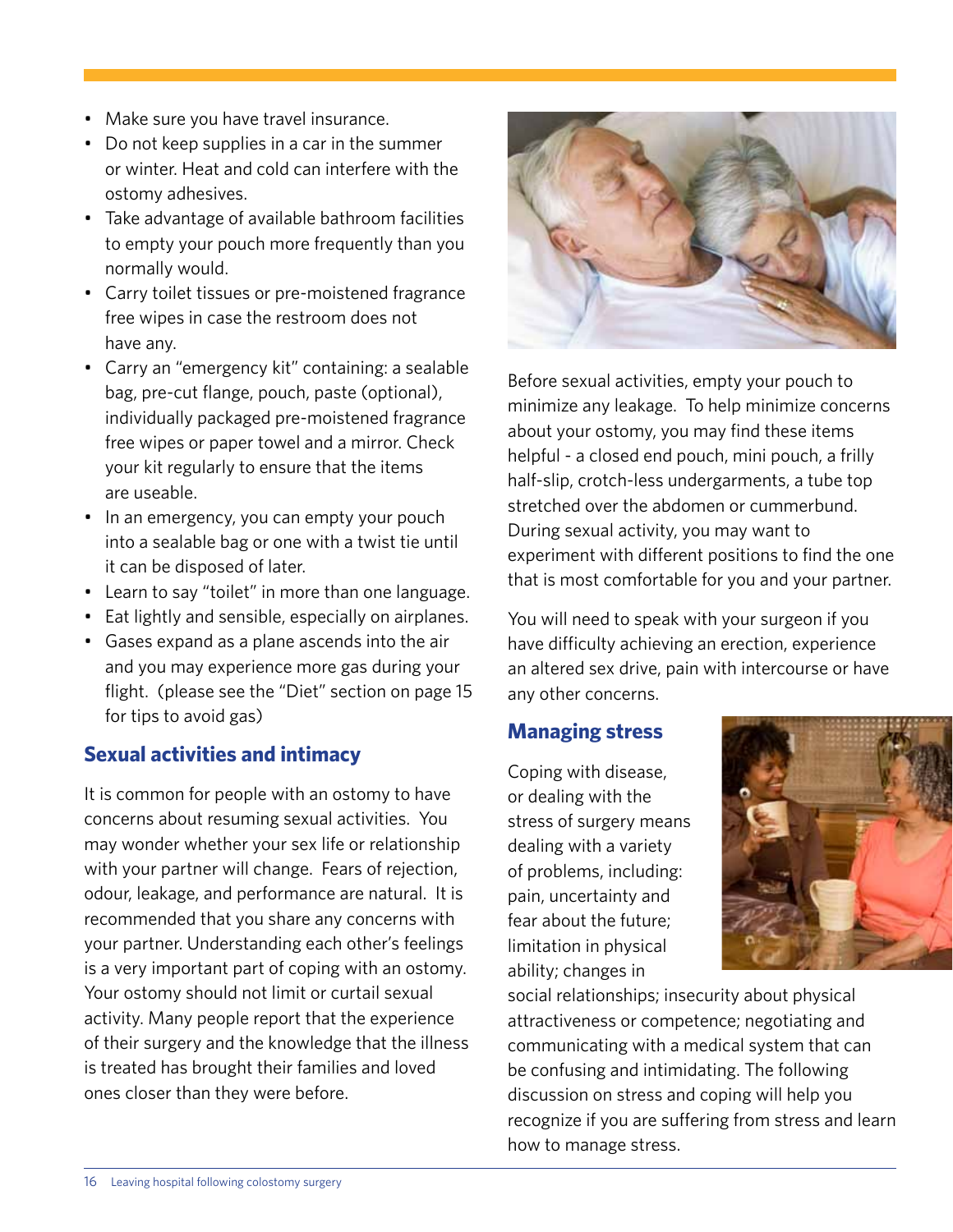#### **Identifying the signs of stress**

Stress can cause physical, emotional and behavioral disorders that can affect your health, vitality, peace-of-mind, as well as personal and professional relationships. Too much stress can cause illnesses such as insomnia, backaches, or headaches, and can contribute to potentially lifethreatening diseases like high blood pressure and heart disease.

#### **Common signs of stress:**

- Excessive fatigue / exhaustion
- Muscle tension
- Irritability / anger
- Upset stomach
- Nervousness / trembling
- Sleeplessness
- Cold, sweaty hands
- Loss of, or increase in, appetite
- Grinding teeth / clenching jaw
- General body complaints such as weakness, dizziness, headaches or pain in the back or muscles

#### **Tips for reducing or controlling stress:**

**Be realistic.** If you feel overwhelmed by certain activities, learn to say NO! Eliminate an activity that is not necessary. You may be taking on more responsibility than you can, or should handle. If you meet resistance, give reasons why you are making the changes. Be willing to listen to other's suggestions and be ready to compromise.

**Shed the "superman/superwoman" urge.** No one is perfect; so do not expect perfection from yourself or others. Ask yourself, "What really needs to be done? How much can I do? Is the deadline realistic? What adjustments can I make?" Do not hesitate to ask for help if you need it.

**Meditate.** Just 10 to 20 minutes of quiet reflection may bring relief from chronic stress, as well as increase your tolerance to stress. Use the time to listen to music, relax, and try to think of pleasant things or of nothing.

**Visualize.** Use your imagination and picture how you can manage a stressful situation successfully. Whether it is a business presentation or moving to a new place, many people feel visual rehearsals boost self-confidence and help them take a more positive approach to a difficult task.

**Take one thing at a time.** For people experiencing stress, an ordinary workload can seem unbearable. The best way to cope with this feeling of being overwhelmed is to take on one task at a time.

**Pick one urgent task and work on it.** Once you accomplish that task, choose the next one. The positive feeling of "checking off" tasks is satisfying and will be motivation to continue.

**Hobbies.** Take a break from your worries by doing something you enjoy; whether it is gardening or painting, schedule time for your interests.

**Exercise.** Regular exercise is a popular way to relieve stress. Being physically active for 20 to 30 minutes benefits the body and the mind.

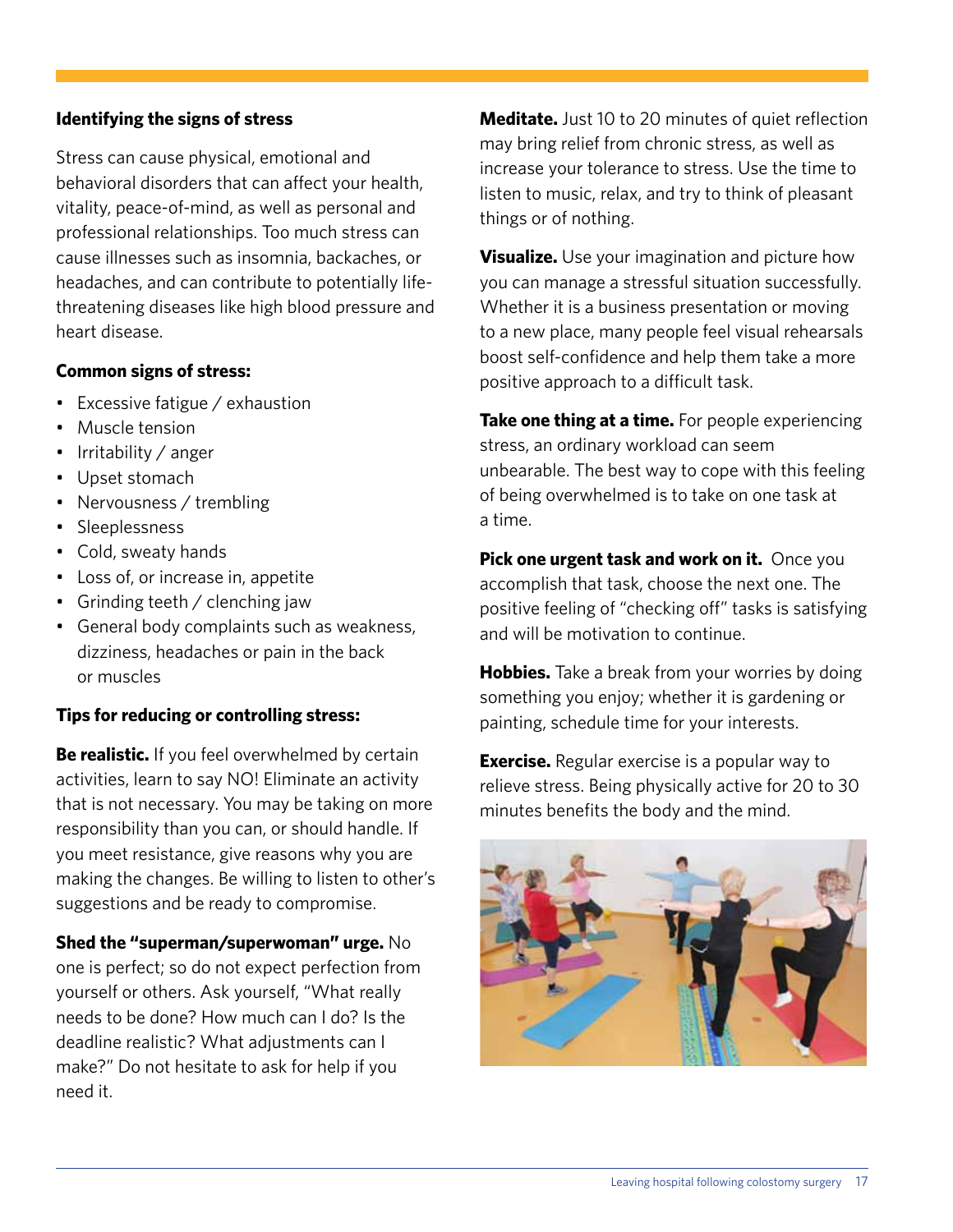**Healthy lifestyle.** Good nutrition makes a difference. Limit intake of caffeine and alcohol, exercise, get enough rest and balance work and play.

**Share your feelings.** Stay in touch with friends and family. Let them provide love, support and guidance. Do not try to cope alone.

**Give in occasionally.** Be flexible. If you are meeting constant opposition in either your personal or professional life, rethink your position or strategy. Arguing only intensifies stressful feelings. If you know you are right, stand your ground, but do so calmly and rationally. Listen to the opinions of others and be prepared to compromise. If you are willing to give in, others may meet you halfway. Not only will you reduce your stress; you may find better solutions to your problems.

Go easy with criticism. You may expect too much of yourself and others. Try not to feel frustrated, let down, disappointed or even "trapped" when another person does not measure up. The "other person" may be a spouse or child that you are trying to change to suit you. Remember that everyone is unique, and has their own virtues, shortcomings, and right to develop as individuals.

#### **Getting help for stress**

Help may be as close as a friend or spouse. If you think that you or someone you know may be under more stress than just dealing with a passing difficulty, it may be helpful to talk with your doctor, spiritual advisor, or employee assistance professionals. They may suggest you visit with a psychiatrist, psychologist, social worker, or other qualified counselor.

Adapted from: *National Mental Health Association Factsheet: Stress - Coping With Everyday Problems.*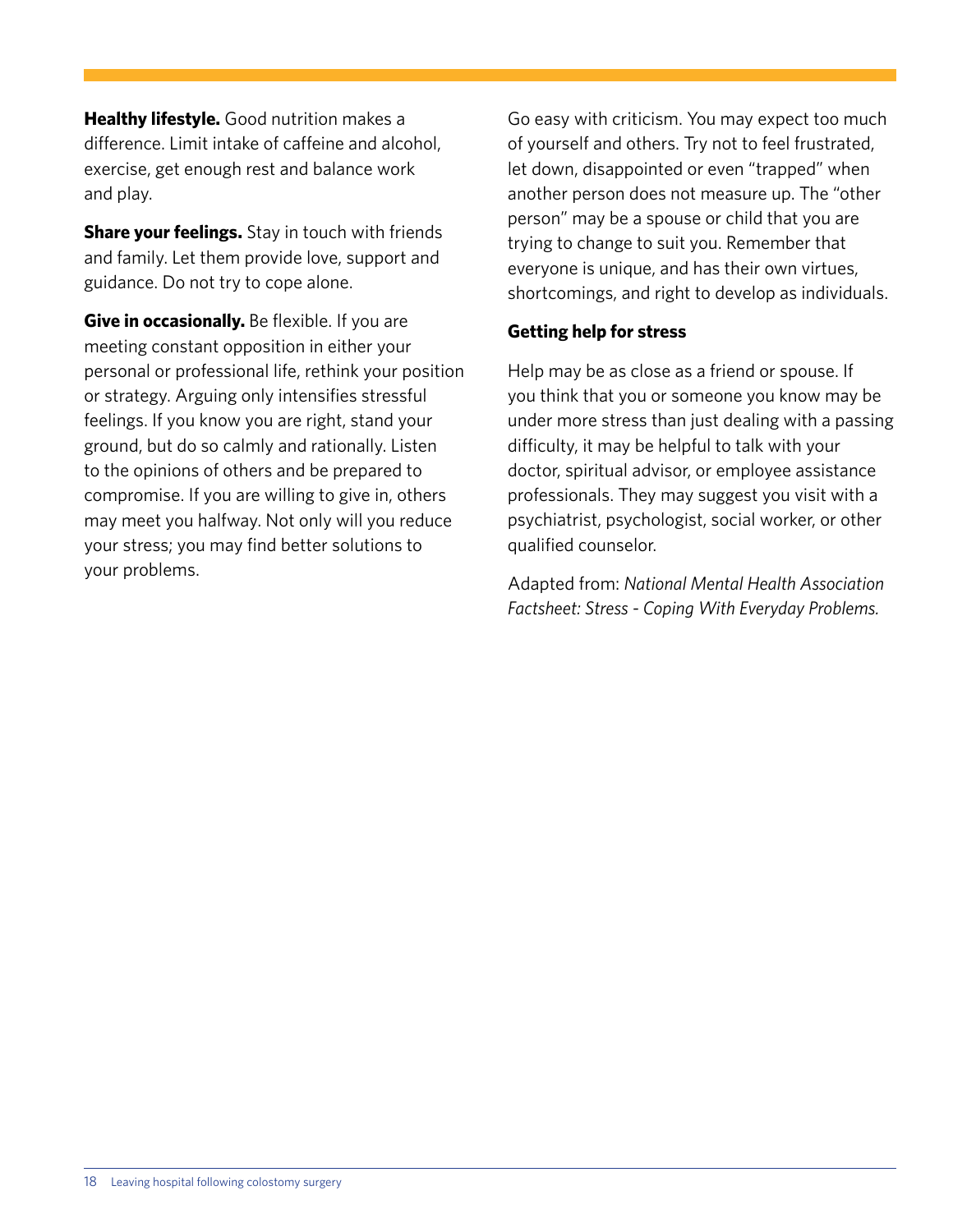## Help at home and in your community



Before discharge, your hospital care team will talk to you about returning home. They will set up your home care through the Community Care Access Center (CCAC) in your area. A CCAC care coordinator may visit you in hospital to talk about your care plan and will work with you to develop a personalized care plan that will include a community Enterostomal Nurse (ET) nurse. Some patients may return home immediately and in that case, a CCAC care coordinator and community nurse will call you within the first few days following your discharge to discuss your care plan. The number and frequency of in-home visits is based on your assessed needs. Your care coordinator will set up your nursing care and a schedule that works for you. All Ontario residents with a valid health card are eligible for home care.

#### **Who to call for help**

You should contact your surgeon's office if you experience any of the following:

- Temperature or fever of 38.5°C or greater.
- Increased pain or redness along the incision line.
- Drainage from the incision line.
- Change in the color of the stoma (from red/ pink to grey/dusky or black).
- Excessive bleeding or discharge from your rectum (if your rectum has been left in place).
- Increased pain or drainage from your perineal wound (if your rectum has been removed).
- Cloudy, foul smelling urine, low back pain.
- Prolonged nausea and/or vomiting.
- If you cannot reach your surgeon or family doctor, and you are in need of medical assistance, go to your local Emergency Department.

You should contact your Enterostomal Therapy (ET) nurse if you are experiencing any problems with your stoma, the skin around your stoma, problems with the pouching system or any general coping concerns.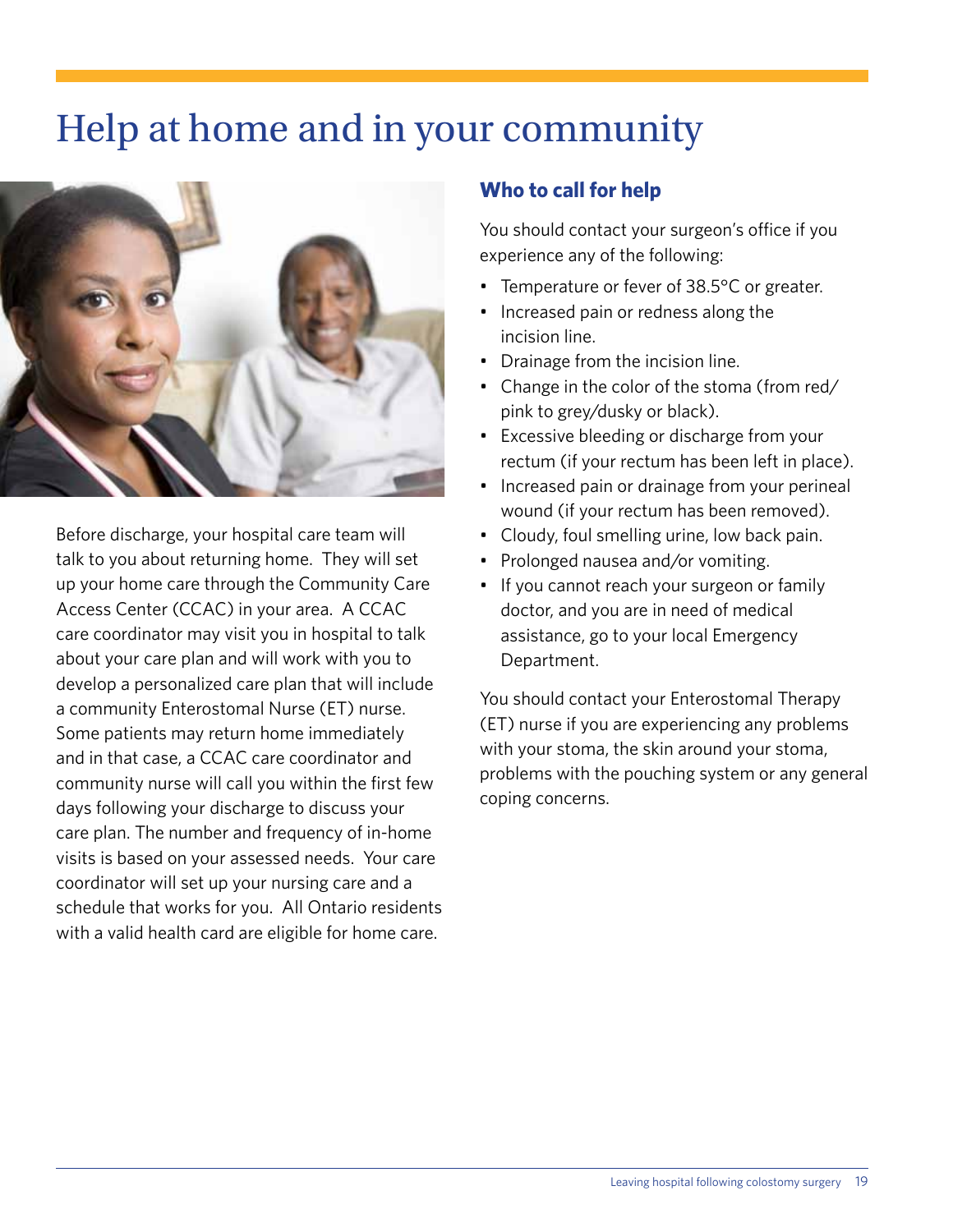

#### **Making a follow-up appointment with your surgeon**

You will need to see your surgeon within two to four weeks for a followup appointment after your surgery. Your hospital care team may arrange this before you leave the hospital. If your

appointment is not set up, call your surgeon's office to book your appointment.

#### **Purchasing ostomy supplies**

There is a wide range of ostomy products available to you, and your Enterostomal Therapy (ET) nurse. Your nurse will identify the supplies that best meet your needs. Before you leave the hospital, you will receive enough initial supplies to take home so that you can deal with any emergency that comes up before your home care nurse visits you within the first day or two at home. Your hospital nurse will also order your first couple of weeks of supplies and have them delivered to your home for your community nurse to use during your home visits.

Your community nurse will also provide you with information on where to order additional supplies. You always want to have enough products available. It is recommended that you have at least a one-month supply on hand at all times. Information on where to buy supplies is located on page 22.

#### **Financial assistance and resources**

Before discharge, it is important to discuss financial reimbursement/insurance concerns and how and where to purchase supplies. Your Enterostomal Therapy (ET) nurse in the hospital will work with you to fill out your application for funding before you leave the hospital.

In Ontario, a person with a permanent ostomy or an ostomy for more than six months will receive funding through a program called "Assistive Devices." The funding is \$600 per year for as long as the individual has the ostomy. Most people with an ostomy spend \$1000 to \$1200 per year on supplies.

### **Community support and information**

There are numerous resources available for patients with ostomies. These include Enterostomal Therapists, support groups and associations, literature, websites, videos, and ostomy supplier support. Ostomy manufacturers provide multiple resources for patients including videos/DVDs, magazines, booklets, literature, and ostomy products. Call the 1-800 numbers for sample products. We have included several of these resources in this booklet.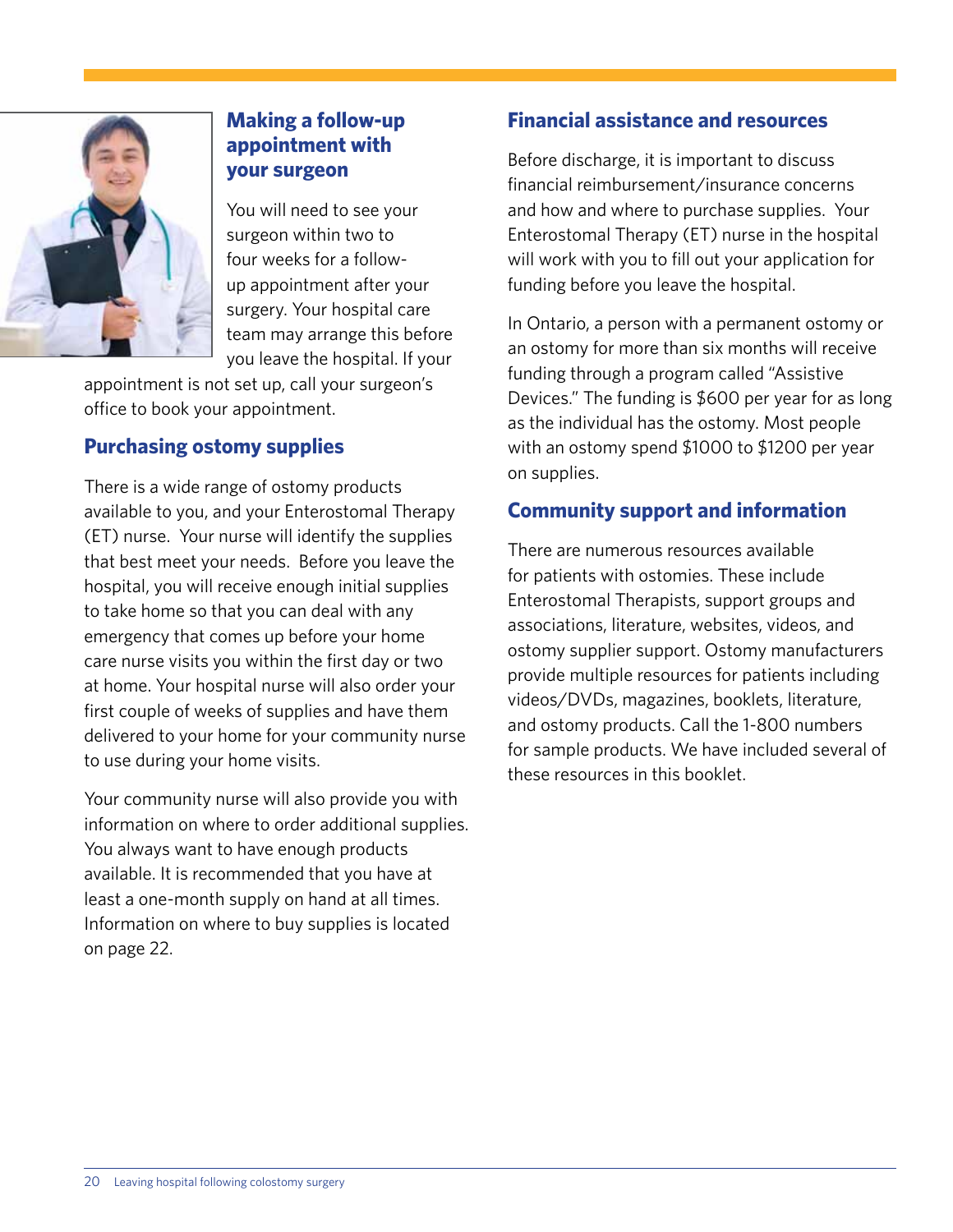## Resource lists and contacts

#### **Ostomy Supply Manufactures**

| Name                            | Contact Information                                                                               |
|---------------------------------|---------------------------------------------------------------------------------------------------|
| Hollister Incorporated          | 95 Mary Street, Aurora, Ontario L4G 1G3<br>1-800-263-7400<br>www.hollister.com                    |
| Coloplast Canada<br>Corporation | 3300 Ridgeway Drive, Unit 12, Mississauga, Ontario L5L 5Z9<br>1-888-880-8605<br>www.coloplast.com |
| ConvaTec                        | 2365 Cote-de-Liesse, Montréal, Québec H4N 2M7<br>1-800-465-6302<br>www.convatec.com               |

#### **Local Ostomy Suppliers**

| Name                       | Contact Information                               |
|----------------------------|---------------------------------------------------|
|                            | 448 Speers Rd., Oakville, Ontario                 |
| Shoppers Home Health Care  | 905-844-1445                                      |
|                            | www.shoppershomehealthcare.ca                     |
| King Medical Arts Pharmacy | 71 King Street W, Mississauga, Ontario            |
| and Home Health Care       | 905-270-2226                                      |
| First Choice Home Health   | 5130 Dixie Rd, Unit 5, Mississauga, Ontario       |
| Care Inc.                  | 905-624-3404                                      |
|                            | 372 Queen Street East, Acton, Ontario             |
| Rexall Pharma Plus - Acton | 1-877-378-4100                                    |
|                            | www.rexall.ca                                     |
| Campbellville Pharmacy     | 35 Crawford Cres., Campbellville, Ontario         |
|                            | 905-854-0313                                      |
| Guardian Pharmacy -        | 2180 Credit Valley Road, Mississauga, Ontario     |
| Mississauga                | 905-820-5434                                      |
|                            | The West Mall Shopping Centre, 290 The West Mall, |
| Glen Cade Pharmacy         | Etobicoke, Ontario                                |
|                            | 416-622-2111                                      |

**Please Note:** This is not a complete list of local ostomy suppliers in Mississauga Halton. Locations and contact information may change.

You can find additional Ostomy suppliers at www.mississaugahaltonhealthline.ca under Ostomy Supplies.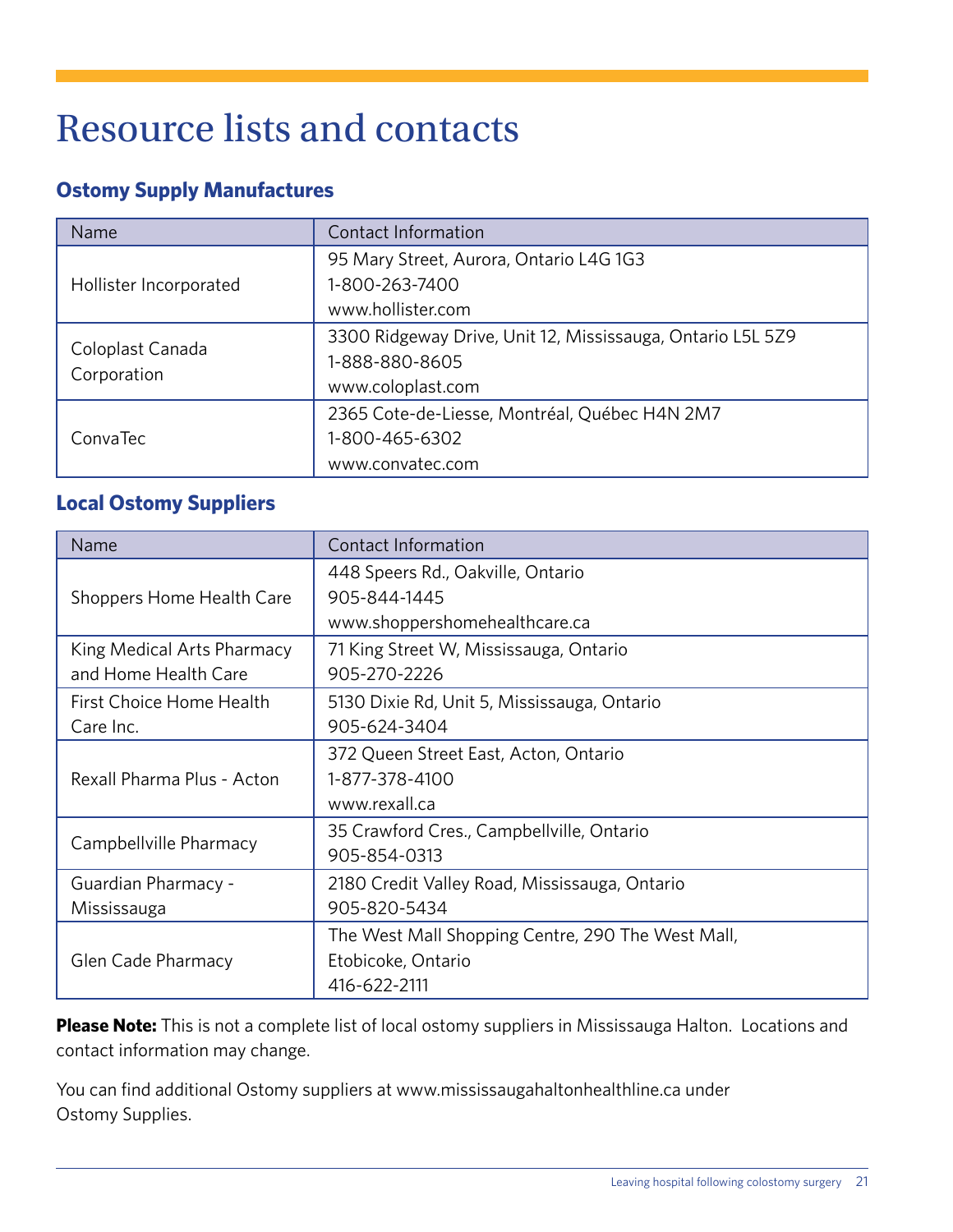## **Ostomy Clothing and Accessories**

| Name                                | Contact Information                      |  |
|-------------------------------------|------------------------------------------|--|
|                                     | 89A High Street, Aurora, Ontario L4G 1G3 |  |
| <b>Weir Comfees</b>                 | 1-800-263-7400                           |  |
|                                     | www.weircomfees.com                      |  |
|                                     | 1-877-613-6246                           |  |
| <b>Ostomy Secrets</b>               | www.ostomysecrets.com                    |  |
| <b>White Rose</b>                   | www.whiterosecollection.com              |  |
| Intimate Moments Apparel            | www.intimatemomentsapparel.com           |  |
| Colo-Majic Distribution Canada Ltd. | (flushable liners)                       |  |
|                                     | www.colostomymajic.com                   |  |
| Vanilla Blush                       | www.vblush.com                           |  |

### **Financial Assistance and Resources**

| Resource                                                          | Contact Information                                                                      |  |
|-------------------------------------------------------------------|------------------------------------------------------------------------------------------|--|
|                                                                   | 1-800-567-9604                                                                           |  |
|                                                                   | 416-327-8804                                                                             |  |
| <b>Ontario Provincial Government</b>                              | www.health.gov.on.ca/en/public/programs/adp                                              |  |
| Assistive Devices Program<br>(ADP)                                | For permanent ostomies or for those who will have an ostomy for<br>more than six months. |  |
|                                                                   | Ontario residents only.                                                                  |  |
|                                                                   |                                                                                          |  |
| Northern and Indian Affairs                                       | 1-800-567-9604                                                                           |  |
|                                                                   | infoPubs@ainc-inac.gc.ca                                                                 |  |
|                                                                   | 1-866-522-2122                                                                           |  |
| Veteran's Affairs Canada                                          | information@vac-acc.gc.ca                                                                |  |
| Private Insurance Plans                                           |                                                                                          |  |
| Tax Credit - request form #T2201 (doctor's signature is required) |                                                                                          |  |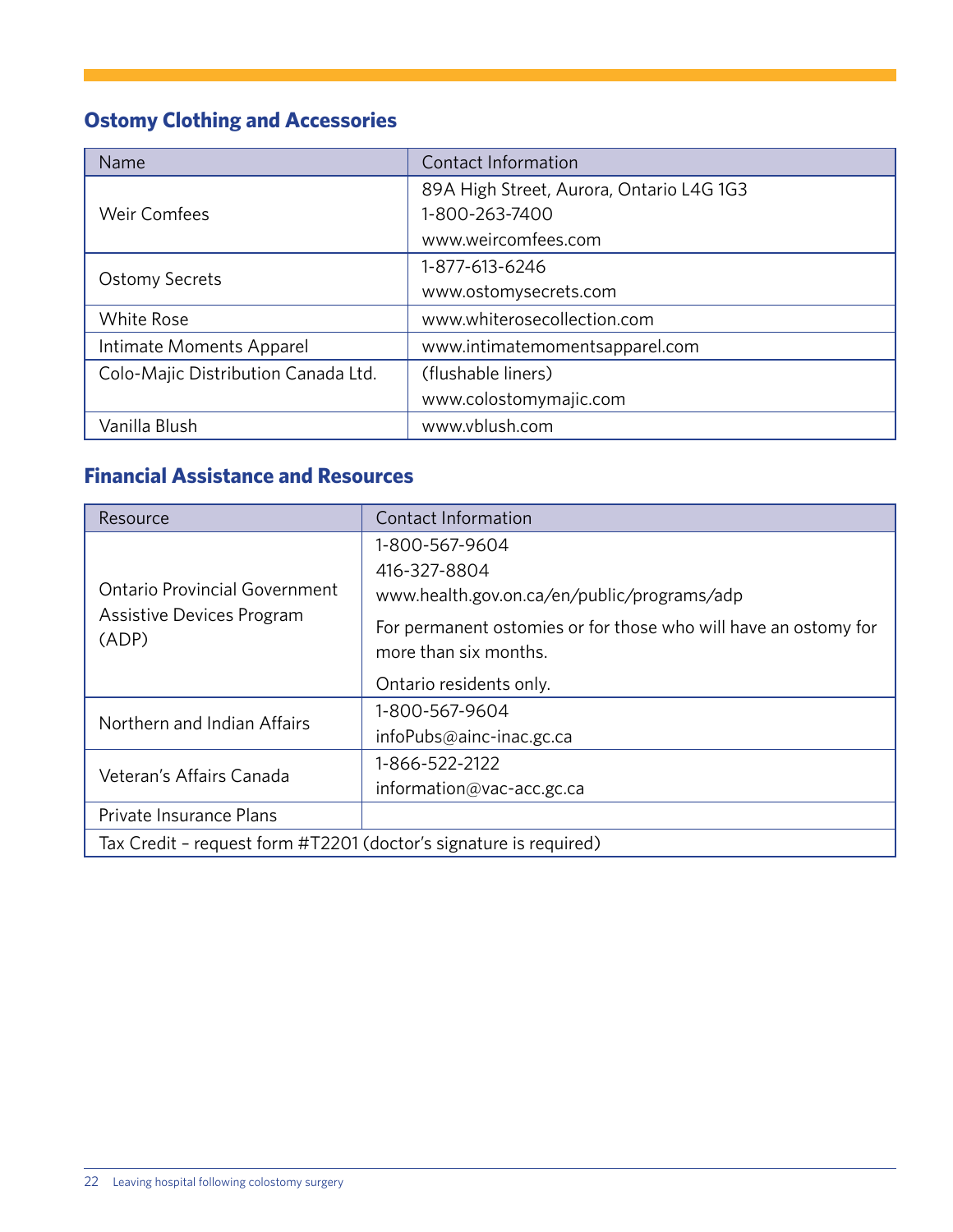## **Community Support Groups**

| Name                                        | Contact Information                                                                              |  |  |
|---------------------------------------------|--------------------------------------------------------------------------------------------------|--|--|
|                                             | 1-888-969-9698                                                                                   |  |  |
| United Ostomy Association                   | www.ostomycanada.ca                                                                              |  |  |
| of Canada                                   | A support group offering mutual aid and moral support for people<br>who have had ostomy surgery. |  |  |
|                                             | Toronto                                                                                          |  |  |
|                                             | 416-596-7718                                                                                     |  |  |
|                                             | www.ostomytoronto.com                                                                            |  |  |
|                                             | <b>Halton Peel Counties</b>                                                                      |  |  |
| United Ostomy Association<br>of Ontario     | 905-825-3443                                                                                     |  |  |
|                                             | <b>Brantford &amp; District</b>                                                                  |  |  |
|                                             | 519-752-5037                                                                                     |  |  |
|                                             | Hamilton & District                                                                              |  |  |
|                                             | 905-542-2386                                                                                     |  |  |
|                                             | www.uoaaa.org                                                                                    |  |  |
| <b>GLO Network</b>                          | Support group for gay/lesbian/bisexual ostomates;                                                |  |  |
|                                             | their partners; family; caregivers & friends.                                                    |  |  |
| <b>Canadian Cancer Society</b>              | 1-888-939-3333                                                                                   |  |  |
|                                             | www.cancer.ca                                                                                    |  |  |
| <b>Cancer Care Ontario</b>                  | www.cancercare.on.ca                                                                             |  |  |
| <b>Colorectal Cancer Association</b>        | 416-920-4333                                                                                     |  |  |
| of Canada                                   | www.colorectal-cancer.ca                                                                         |  |  |
| Colon Cancer Canada                         | 1-888-571-8547                                                                                   |  |  |
|                                             | www.coloncancercanada.com                                                                        |  |  |
| Crohn's and Colitis Foundation<br>of Canada | (416) 920-5035 or                                                                                |  |  |
|                                             | 1-800-387-1479                                                                                   |  |  |
|                                             | www.crohnsandcolitis.ca                                                                          |  |  |
| Mississauga Halton HealthLine               | www.mississaugahaltonhealthline.ca                                                               |  |  |
|                                             | Health information and resources                                                                 |  |  |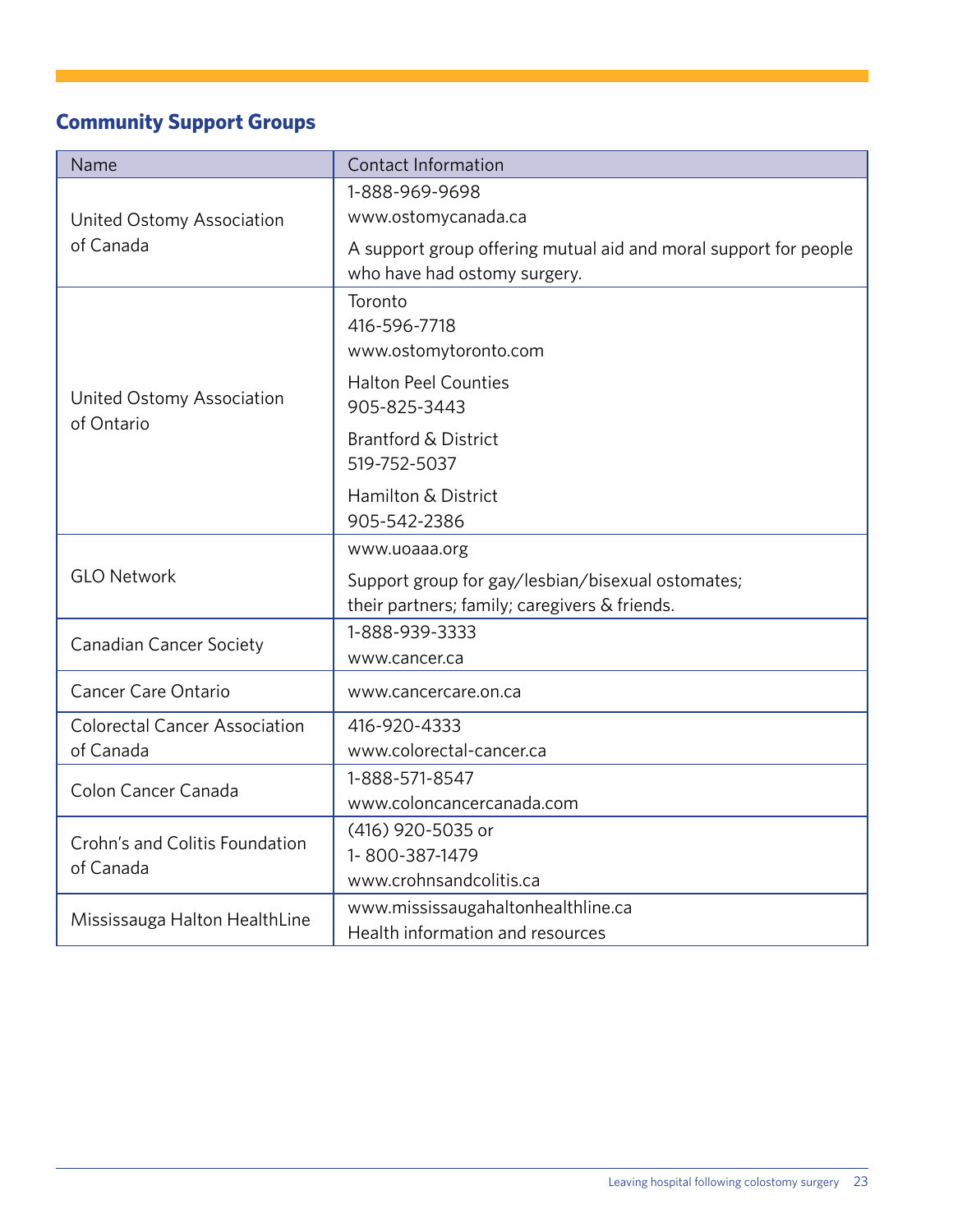## **Glossary**

**Colostomy** – Is a type of ostomy formed when a section of the colon (also know as the large bowel) is removed and the end is brought out to the surface of the abdomen.

**Enterostomal Therapy (ET) Nurse** – Is a registered nurse with advanced and specialized knowledge and clinical skills in wound, ostomy and continence care.

**Flange** - The plastic ring in a two-piece ostomy system that is used to connect the skin barrier and pouch together.

**Ostomy** - A surgically created opening into the digestive or urinary system, diverting stool or urine from its normal route

**Ostomy pouching system** - A prosthetic medical device that provides a means for the collection of stool from a surgically diverted biological system (colon, ileum, bladder) and the creation of a stoma.

**Skin Barrier** - Are an important component of the ostomy pouching system as it protects skin around the stoma, secures the pouch, and creates a smooth surface to seat the ostomy pouch.

**Stoma** – The part of the bowel that is seen outside of the body on the abdomen following ostomy surgery. The stoma is pink and moist and doesn't have feeling.